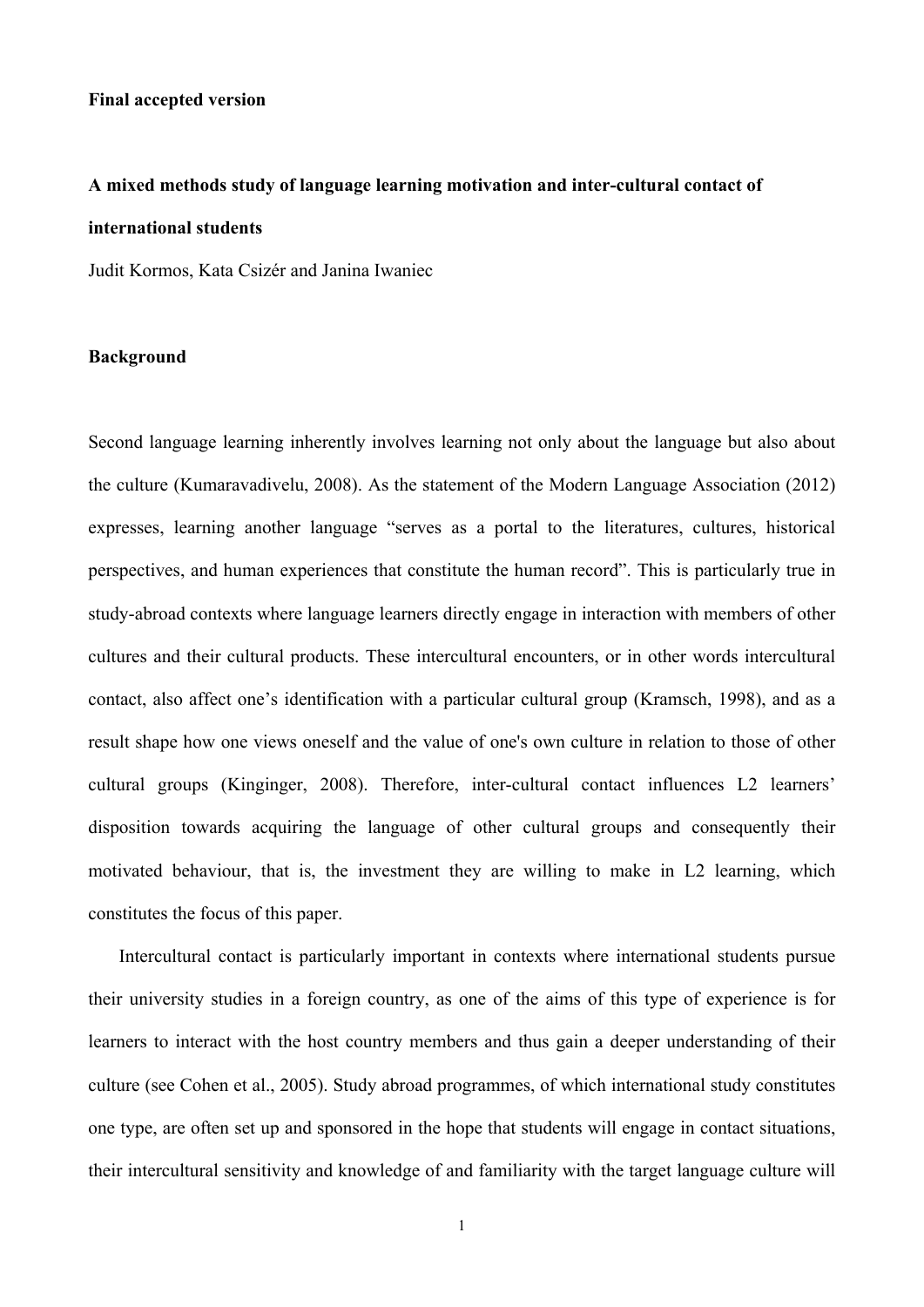be enhanced, and they will improve their second language competence. Nevertheless, while a lot of research has focused on American students in study-abroad programmes (e.g. Dewey et al., 2012; Cohen et al., 2005; Kinginger, 2008; Pellegrinon Aveni, 2005), no previous studies have been carried out that investigated how students' contact experiences, language learning attitudes and motivation change in a UK international study context using a combination of qualitative and quantitative methods. Our study aims to fill this gap; it explores the link between direct and indirect contact with native and non-native speakers of the target language on the one hand, and language learning attitudes and motivated behaviour on the other, in an international study context at a UK university.

Our investigation is partly based on the social psychological study of inter-cultural contact. The most important subfield of the investigation of the contact-attitude relation within social psychology is called the Contact Hypothesis (Allport, 1954; Pettigrew, 1998; Pettigrew & Tropp, 2006), in which it is argued that contact changes the attitudes and behaviours of groups and individuals towards one another and, in turn, these changes influence further contact between groups and people. In his seminal work, Allport (1954) posited that certain conditions, such as equal status, common goals, co-operation and institutional support, are necessary for inter-group contact that will lead to favourable changes in the attitudinal disposition of individuals. Based on a comprehensive review of the research into inter-cultural contact conducted in the subsequent forty years, Pettigrew (1998) confirmed that these conditions were indeed necessary for optimal contact. In a more recent meta-analysis of 515 studies of inter-group contact, Pettigrew and Tropp (2006) proposed that the key to the contact-attitude relation was the general psychological observation that familiarity leads to an increase in liking (Bornstein, 1989), through reductions in uncertainty and anxiety (Lee, 2001). Therefore, Pettigrew and Tropp hypothesized that the main mediating variable between contact and attitudes is inter-group anxiety. In recent research it was also found that not only might direct contact with members of other cultural groups bring about changes in attitudes, but also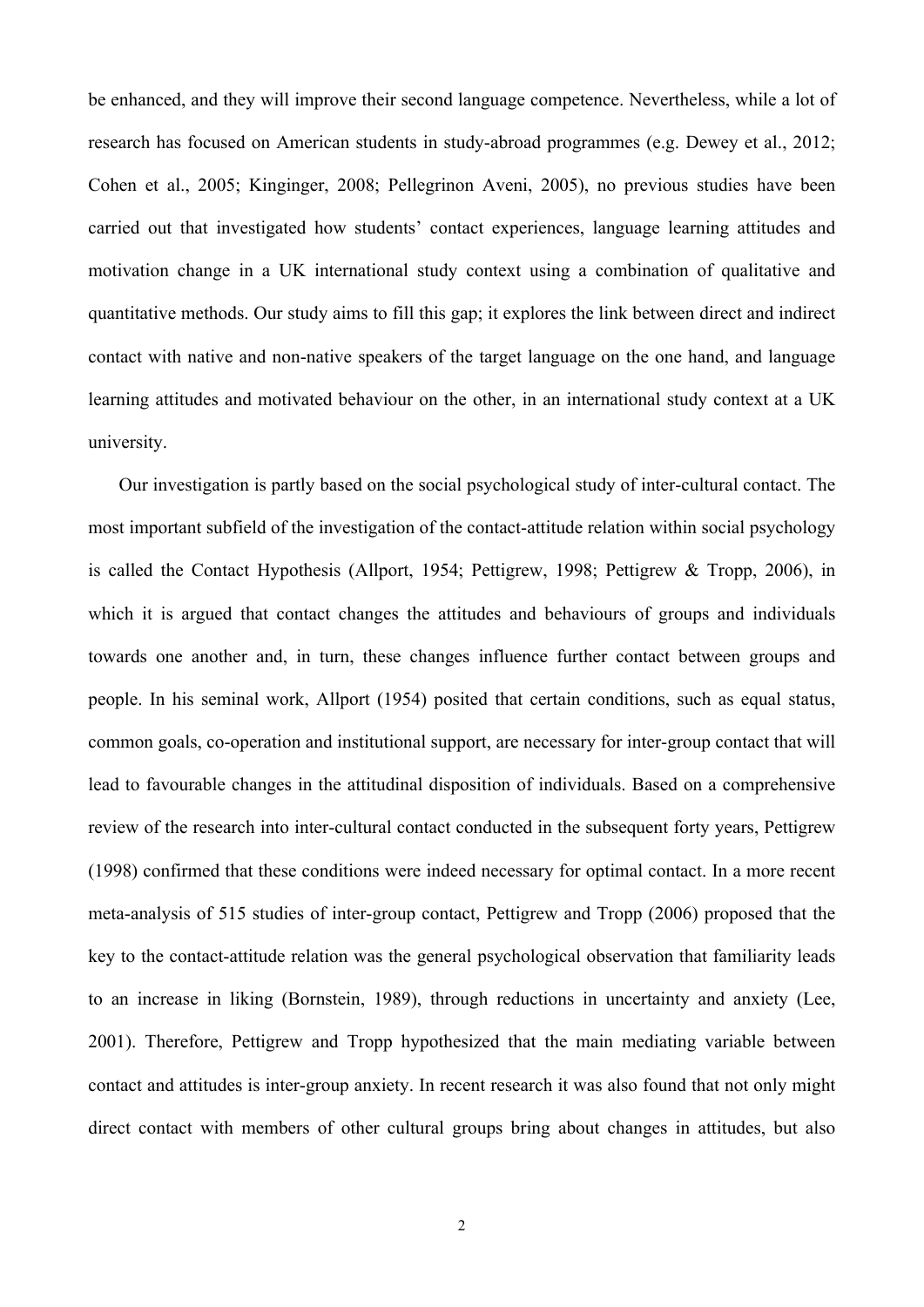indirect contact and the importance attributed to contact might influence attitudes to the out-group (Van Dick, Wagner, Pettigrew, Christ, Wolf, Petzel, Smith Castro & Jackson, 2004).

The role of inter-cultural contact in promoting attitude change was not only studied in multiethnic and multi-cultural settings, but also in study-abroad contexts (see e.g. Kinginger, 2008). The overall findings of research into study-abroad experiences suggest that students tend to have overly positive expectations about the host country members at the beginning of their stay but, during their sojourn, their attitudes become more negative (e.g. Klineberg & Hull, 1979; Stangor, Jonas, Stroebe & Hewstone, 1996). Study abroad and international study experience can often be stressful and anxiety provoking, due to the initial cultural shock that most students go through when they face differences in values, attitudes and forms of behaviour between their home culture and the new environment (Lewthwaite, 1986). These differences might hinder both acculturation and the processes of socialization in the host country (Jenkins, 2004), which might explain the results of a number of studies that suggest the study-abroad experience might in itself be insufficient to enhance inter-cultural growth and sensitivity (for a review of the field of inter-cultural development see Pedersen, 2010). There is evidence, however, that frequent contact with host-country members is instrumental in bringing about positive attitudinal change and is beneficial to promoting acculturation and socialization (e.g. Cohen et al., 2005; Stangor et al., 1996). Nevertheless, as Kinginger (2008) pointed out, the study of contact "cannot easily be reduced to measures of timeon-task or even of language contact or of social networking" (p. 12), and therefore it is very important to investigate students' perspectives of intercultural encounters using qualitative methodologies such as diaries and interviews.

As for the field of second language acquisition, contact first appeared in Clément's (1980) model as a key constituent of motivation. Clément and Kruidenier (1985) showed that frequent and pleasant contact experience resulted in increased linguistic self-confidence in L2 learners which, in turn, affected motivated learning behaviour in a positive way. In another study, Clément, Noels and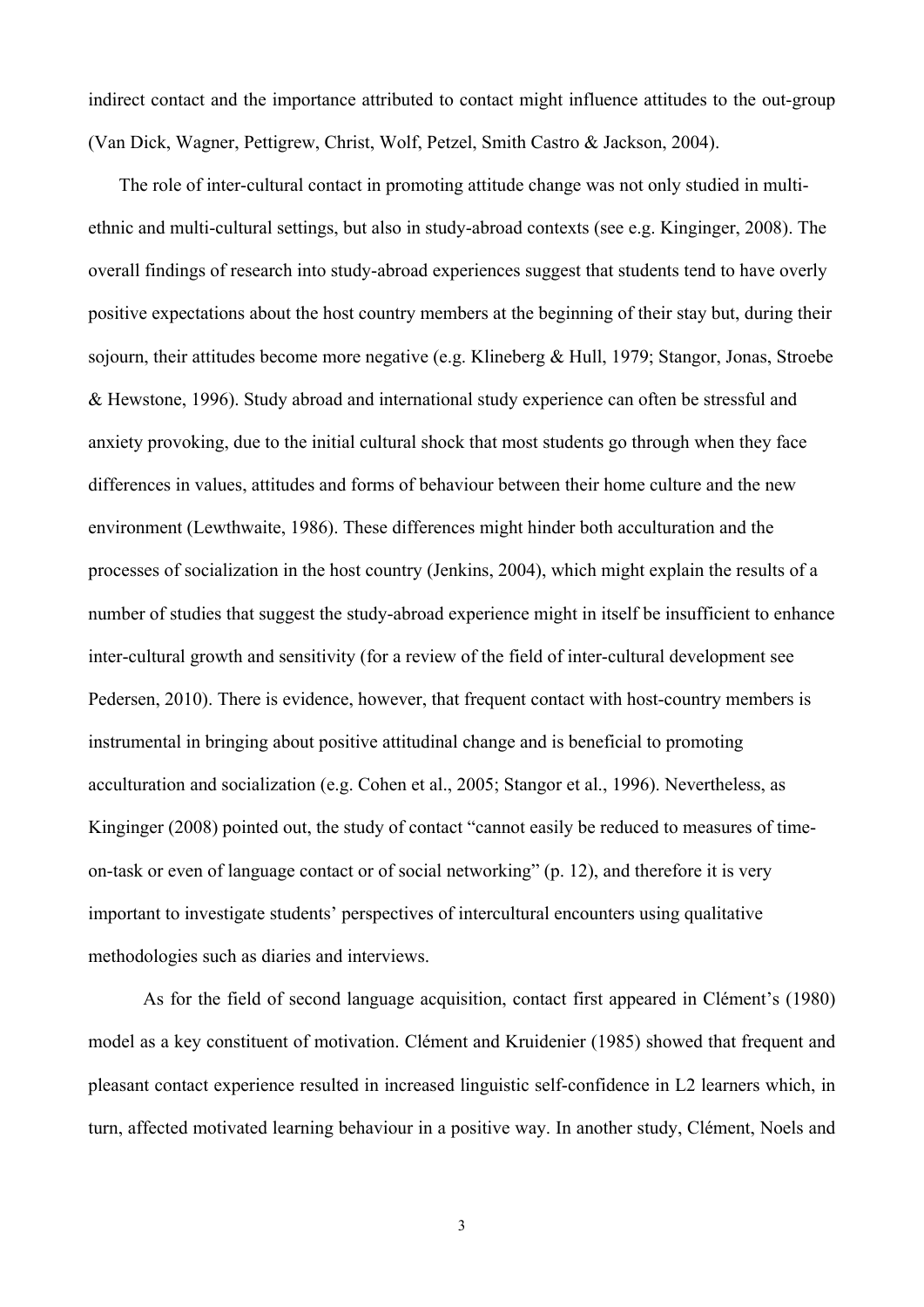Deneault (2001) concluded that more frequent positive contact experiences not only led to more confident language use but also influenced the identification profiles of language learners.

In certain learning environments, however, direct contact with L2 speakers is minimal, yet the L2 community may still be well known to the learners through indirect contact with it, that is, through the learners' exposure to a range of L2 cultural products, such as films, videos, books, magazines and music. In their investigation of various L2 learning orientations, Clément and Kruidenier (1983) isolated a factor that tapped into the 'socialcultural' dimension of L2 motivation, this is "an interest in the way of life and the artistic production of the target language group" (p. 285), which can be seen as indirect contact with the target language community (see Clément, Dörnyei & Noels, 1994). The presence of this sociocultural dimension characterizes groups living in a multicultural milieu, whereas for groups in a monolingual setting, the factor includes other meanings such as general knowledge about the world and self. Clément et al. (1994) investigated different motivational orientations in a largely monolingual Hungarian context, and they isolated a component called English media that subsumes the consumption of cultural products in English. This study highlights the salient role that L2 cultural products play in familiarizing learners with the L2 community and in influencing their attitudes. Based on their longitudinal study in Hungary, Dörnyei, Csizér and Németh (2006) developed a model of L2 learning motivation in which indirect contact was one of the main variables that predicted motivated learning behaviour.

With regard to the study abroad context, Pellegrino Aveni (2005) investigated the experiences of American students participating in a study-abroad programme in Russia by means of a diary study and interviews. Pellegrino Aveni (2005) found that a large number of her participants had to cope with threats to their ideal L2 self and self-esteem and the resulting anxiety, and this negatively affected the quality and quantity of interactions the participants engaged in in the target language. She concluded that students who were successful in establishing intercultural relationships were those who were able to maintain their social status and control over interaction in the L2. In another study, Cohen et al. (2005) found that students' intercultural sensitivity and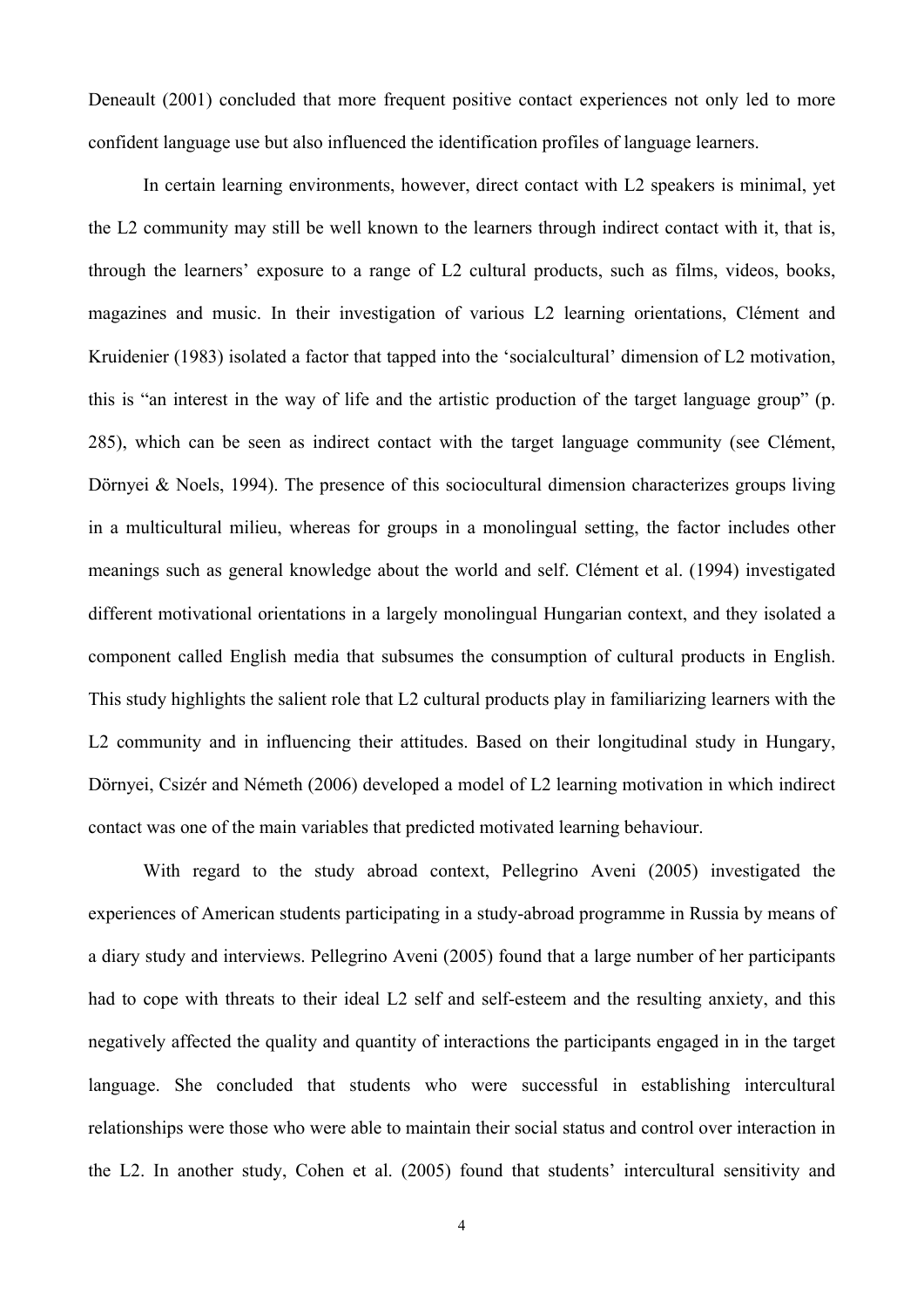cultural strategy use significantly increased between the onset and end of the study-abroad programme. With regard to the link between motivation, attitudes and interaction in study-abroad programmes for American students, Isabelli-Garcia's (2006) and Hernandez's (2010) research suggested that integrative motivation and positive attitudes had a positive effect on interaction with NS. In her qualitative analysis, Kinginger (2008) gave an account of a complex interaction between American students' identities, perceptions and engagement with the host context in France. Her findings seem to indicate that due to globalization and new means of electronic communication, "immersion is increasingly a matter of choice, and perhaps in some cases a locus of struggle. Language learning in study-abroad settings will require a more profound and durable commitment than has been needed in the past" (p. 105). These results also underscore the importance of investigating the role of motivation and intended language learning effort in study-abroad contexts.

In our longitudinal study, we were interested in how students' contact experiences, language learning attitudes and goals, and self-efficacy beliefs vary at three distinct points in time – at the beginning, middle and end of the academic year – in an international study context. An additional construct that constituted the focus of our study was motivated learning behaviour, an important antecedent of achievement in language learning (Dörnyei, 2005), which is defined as the effort expended to achieve a goal, a desire to learn the language, and satisfaction with the task of learning (Gardner, 1985). In our research we differentiated between direct contact with target language speakers and indirect contact, which involved contact with the L2 through the use of media products. Within direct contact we considered both spoken and written contact, and we enquired about language use with host-country members as well as with other international students. Finally, we also investigated students' perceptions about the importance of contact and the benefits gained from contact experience.

In the qualitative interviews, which we carried out retrospectively at the end of the academic year, we enquired into what kind of positive and negative contact experiences the students had had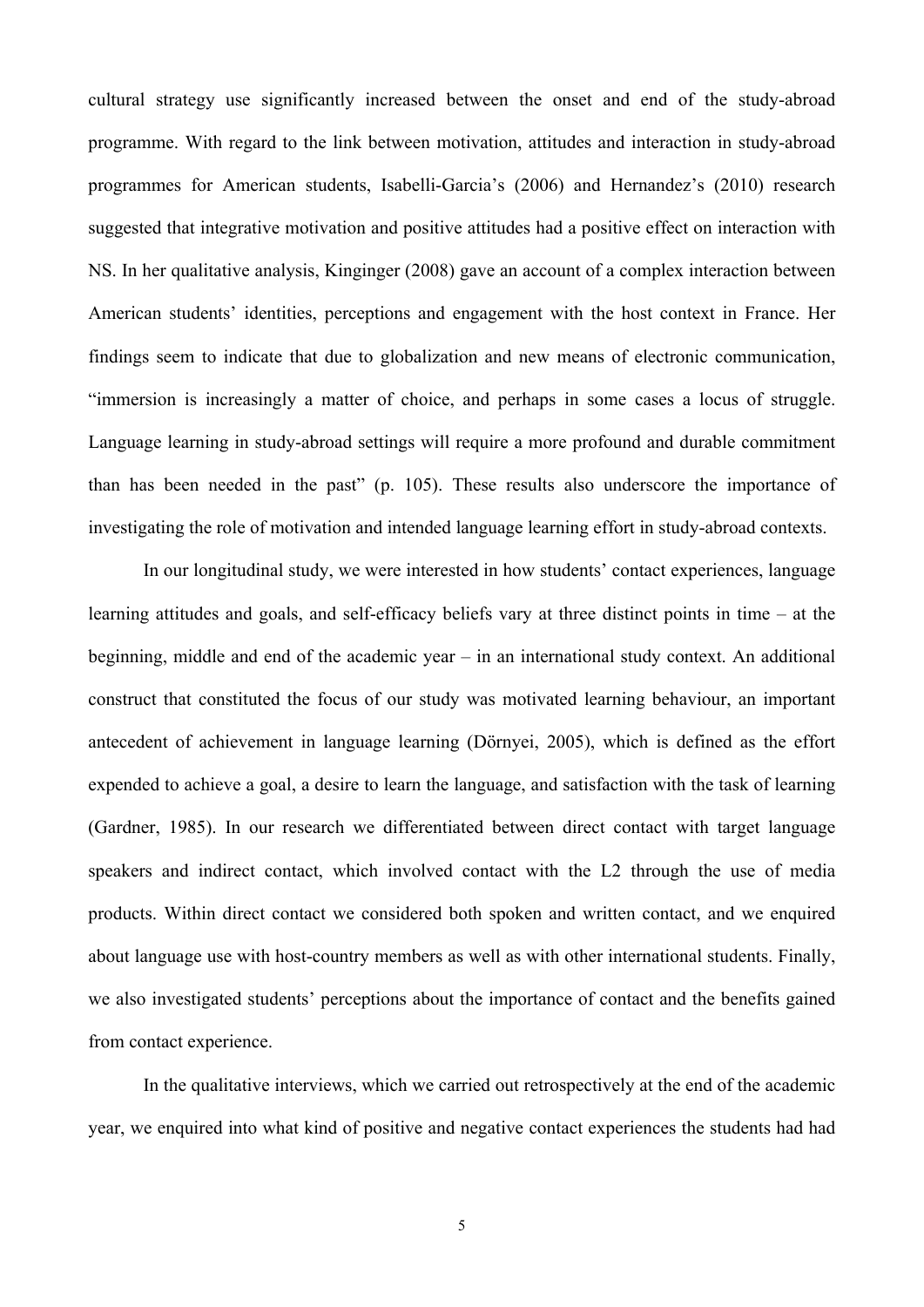and what factors they and their teachers considered important in fostering or hindering interactions with native and non-native users of English. The study addressed the following research questions:

- 1. What characterizes the language learning motivation and the frequency and type of contact experiences of international students participating in a British international study programme?
- 2. How do motivational variables and contact experiences vary at three distinct points in time over a period of one academic year in a British international study context?

# **Method**

## *Participants*

The study was conducted with international students participating in a foundation programme on a university campus in the UK. The aim of the programme, for which the organiser is a member of a chain of schools across the UK, is to prepare students for entry to a British university. The students received 15 hours of English language instruction per week for nine months, and they also took content courses in their selected field of study. The language component of the programme provided instruction in academic skills (English for Academic Purposes) and aimed to develop students' ability to produce and understand written and spoken academic texts. At the end of the academic year, the students took an exam in both English and the relevant subject they intended to study (these mostly included management studies and engineering). The international foundation programme we investigated can be regarded as a typical example of preparatory courses for university entry offered in the UK, both in terms of its curriculum and the characteristics of the student sample.

The participants in the survey were 70 international students from a variety of ethnic backgrounds but with the majority being Chinese (73%). Eight per cent of the students were Arabic L1 speakers, and the others came from countries including Kazakhstan, Vietnam, India, Pakistan,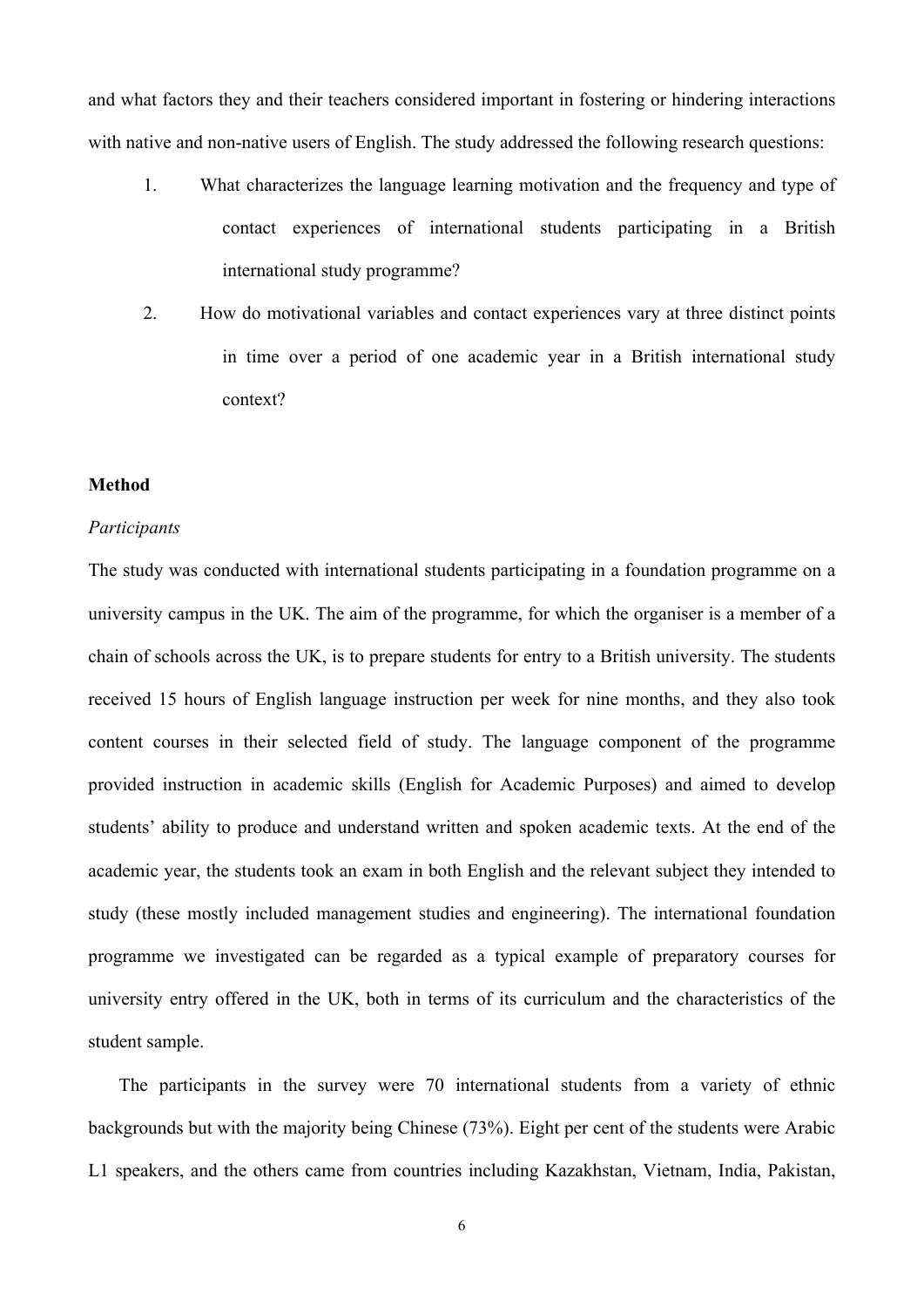Russia, Mexico and Ukraine. The participants' level of proficiency was between 4.5 to 7.5 in the IELTS exam, with the most frequent marks being in the 5-6 range. In other words, the level of L2 competence of the students varied from lower intermediate to high upper intermediate. Forty-one per cent of the survey participants were male and 59 per cent female, and their ages ranged between 17 and 24.

The interview participants were ten international students and two of their English language tutors. Four of the students were Hong Kong Chinese and two came from Mainland China. From each of four countries – Vietnam, Pakistan, India and Kazakhstan – there was one participant. Five of the students were male and five female. The interview participants were selected from a pool of volunteers so that they would represent the nationalities participating in this international foundation programme. The interviews were conducted a year after the quantitative data were collected and analysed; therefore the interviewees did not fill in the questionnaires in the previous stage of the research. The number of interview participants was not predetermined and we collected data until we thought we had reached saturation and no new information would emerge.

One of the course tutors interviewed was a male native speaker teacher, whereas the other interviewee was a female non-native teacher. We decided to select both a native and a non-native speaker instructor in order to represent the distribution of the first language background of the tutors in this particular programme. The native speaking teacher had been working in this programme for five years and the female teacher for two years at the time the study was conducted.

### *Instruments*

The questionnaire, which consisted of 59 items, aimed to elicit students' views on contact experience; consequently it assessed four aspects of contact that were identified as relevant constructs based on the review of literature and our previous research (Kormos & Csizér, 2007; Csizér & Kormos, 2009): direct spoken and written contact, media contact and the perceived importance of contact. As explained above, our questionnaire also intended to measure motivated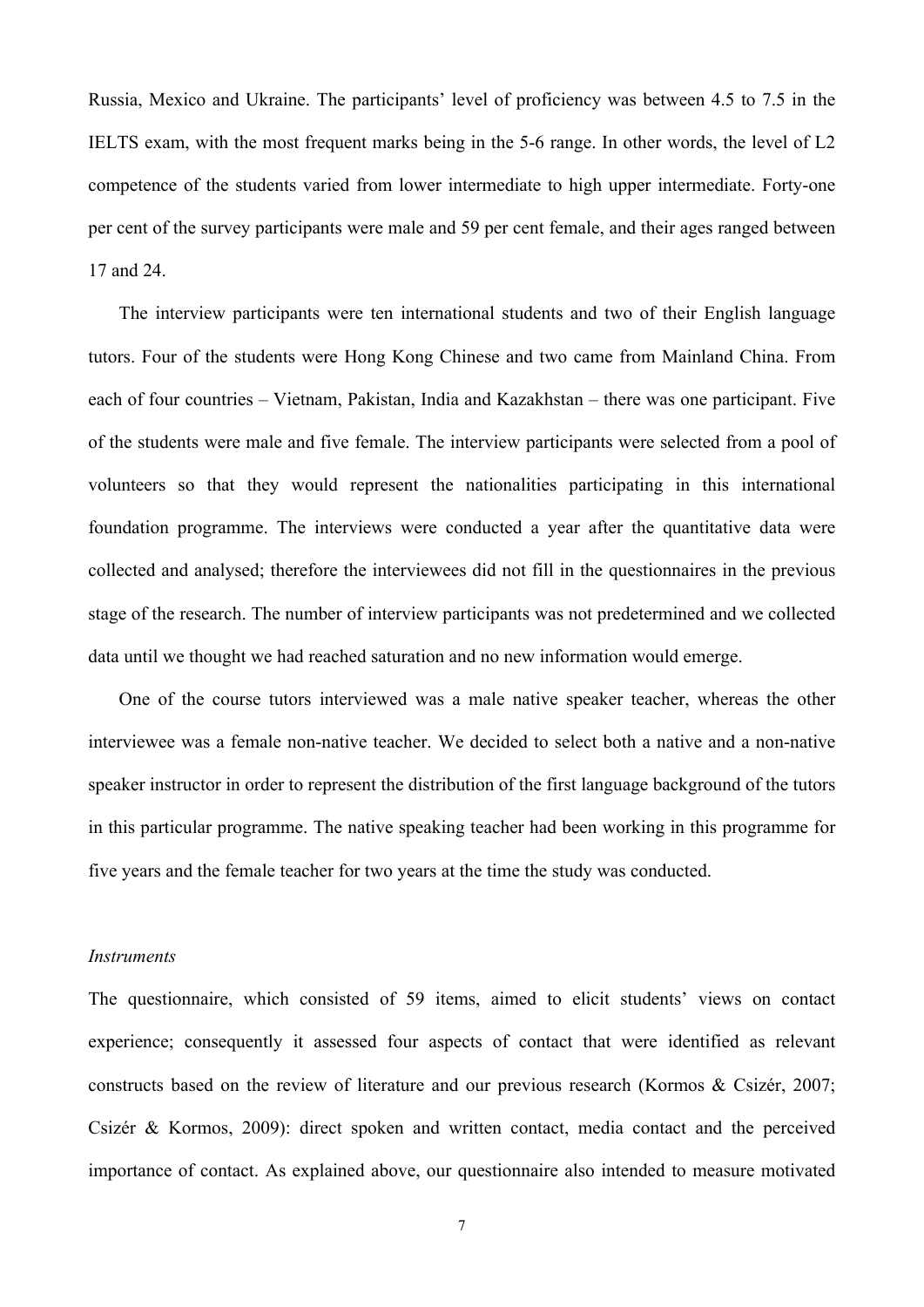behaviour, language learning attitudes, self-efficacy beliefs and three language learning goals: instrumental, knowledge and international orientations.

Apart from the seven open-ended items at the end of the questionnaire asking about students' biographical details, all items used a 5-point Likert scale. The items of the questionnaire were adapted from Csizér and Kormos (2009) previous study, which investigated the role of intercultural contact in motivation in a foreign language learning environment; they were slightly revised to suit the international study context. The questions on motivational variables were based on a previous survey instrument by Kormos, Kiddle and Csizér (2011). Finally, the items that aimed to describe self-efficacy beliefs were specifically written for the current study. The questionnaire was written in English, and prior piloting on five students from the sample population using concurrent verbal reports was carried out to ensure that the participants understood the wording of the questions.

The main variable groups in the questionnaire were as follows:

*Direct spoken contact* (5 items): Frequency of direct spoken contact with native and non-native speakers of English.

*Direct written contact* (5 items). Frequency of written contact by means of traditional mail, e-mail and chatting on the Internet.

*Media contact (5 items)* Frequency of contact with the target language by means of watching L2 TV programmes, films, reading magazines, using the Internet.

*Perceived importance of contact* (6 items): Learners' perceptions of the importance of intercultural contact with L2 speakers as a valuable tool for improving their language skills, getting to know the target language culture, and decreasing their language use anxiety.

*Instrumental orientation* (8 items): The utilitarian benefits learners associate with mastery of the language, such as a better education or a better job.

*International orientation* (6 items): Students' attitudes to English as an international language. *Attitudes towards learning the L2* (5 items): Learners' enjoyment derived from the language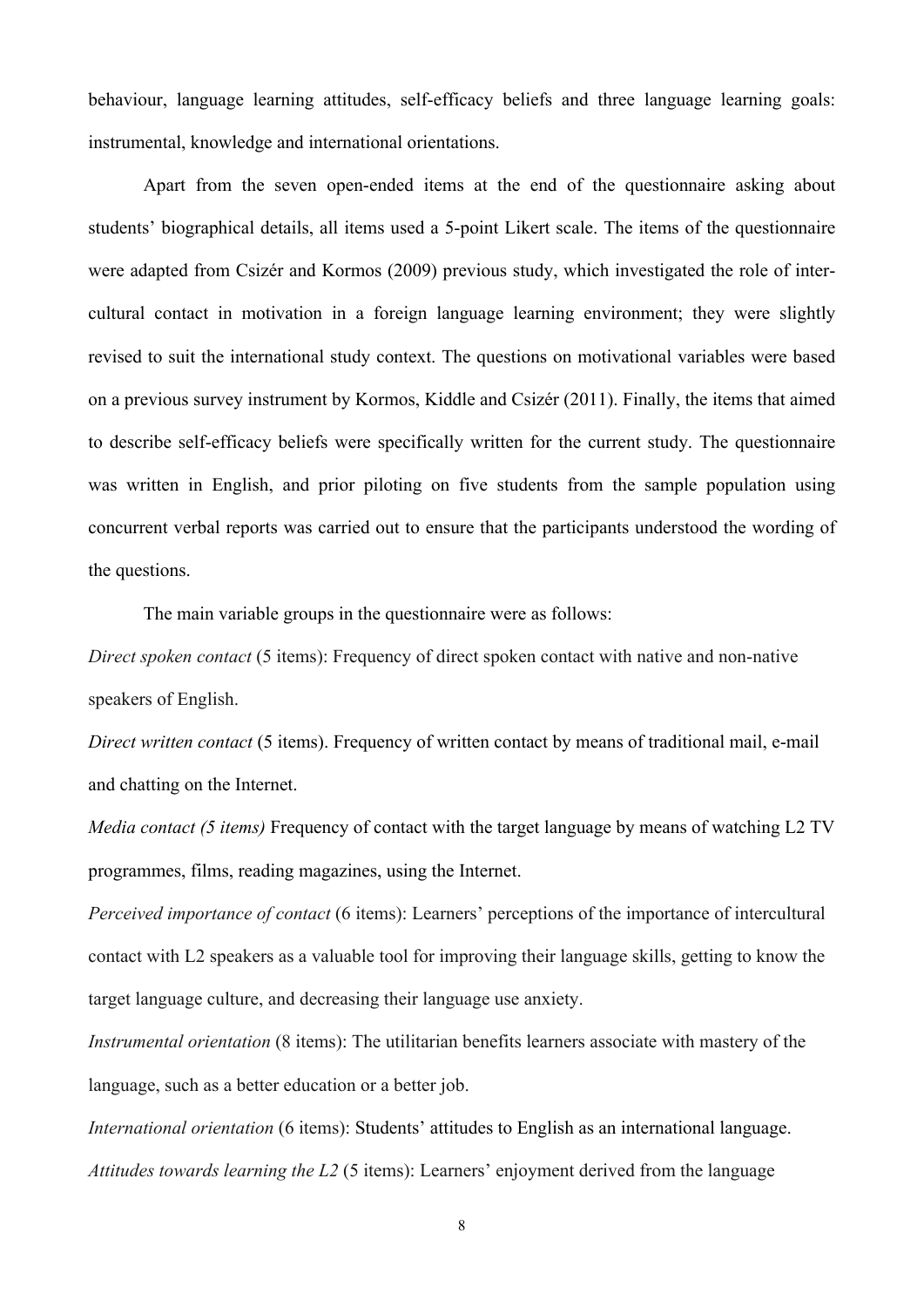learning process.

*Motivated learning behaviour* (7 items): Students' effort and persistence in learning English. *Self-efficacy beliefs* (7 items): Learners' belief that they will be able to acquire English successfully for their own purposes.

The interview questions were designed to gain insights into the changes and reasons for them in the aforementioned variables. Accordingly, the interviews with the students covered eight main themes: direct spoken contact, direct written contact, media contact, perceived importance of contact, instrumental orientation, international orientation, attitudes towards language learning and motivated behaviour. In order to aid students' retrospective recall of the changes in these variables, we provided them with a separate chart for the variables that showed the time period divided into months and asked them to draw a line to represent the change. We asked them to explain the completed chart and provide detailed reasons for changes or lack of them.

In order to triangulate data sources, the interview questions posed to the tutors of the participants covered similar themes to those in the interviews. Additionally, we asked the tutors to describe the instructional programme in detail and to give us an overall characterization of the profiles of the students attending the institution.

## *Procedures*

The research site was first contacted to gain permission to conduct the study. After we obtained access, we administered the questionnaire with the help of language instructors during different sessions, such as the orientation meetings before each academic term and as part of the course summary and feedback sessions.<sup>1</sup> Data collection took place on three occasions during the academic year, at approximately equal intervals: immediately after the students joined the programme, in the middle of the year, and at the end of the programme. Answering the questions took the students approximately 15-20 minutes on average. Participation in the research was voluntary.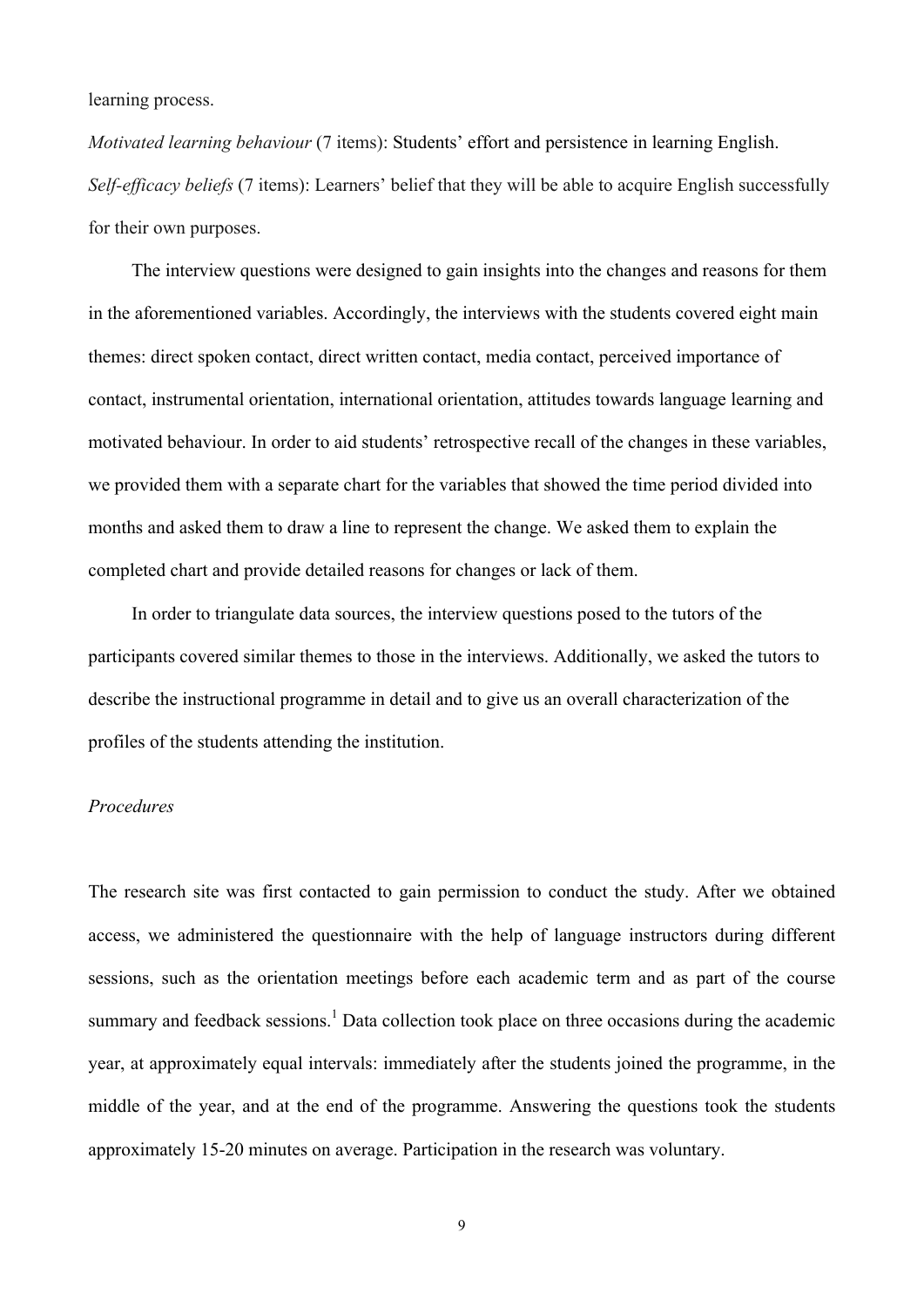For the interviews we recruited participants who were willing to share their experiences with us. Both teachers and students were paid for taking part in the interviews, which were conducted by one of the authors of the paper. Both students and teachers were interviewed individually in a quiet room. The student interviews lasted between 30-45 minutes and the teacher interviews were 45-60 minutes long.

## *Analyses*

All the questionnaires were computer-coded and SPSS (Statistical Package for Social Sciences) 18.0 was used to analyze the data. The answers to the questionnaire were first subjected to factor analysis and multidimensional scaling (conducting separate analyses for each data collection occasion). Factor analysis has shown that data can be described with an identical factor solution for the three waves of data collection. Next, based on the outcome of the principal component analysis, the items were divided into several multi-item scales, and Cronbach's alpha internal consistency reliability coefficients were computed (see Table 1). Based on the Cronbach's alpha values, we could conclude that the questionnaire items provided an adequate measure of the various latent components in this study.

As a next step, descriptive statistics were computed for the latent variables. To establish the effect of time on motivational and contact variables, we conducted repeated measures analyses of variance. For the post-hoc analysis of significant difference between different time periods, we used paired-sample t-tests. The level of significance for this study was set at  $p \le 0.05$  and, where relevant, effect sizes were calculated.

The interview transcripts yielded about 25,000 words of data, which were first analysed independently by two of the authors for emerging themes based on the constant comparative method of qualitative data analysis (Miles & Huberman, 1994). Once the themes found relevant by both researchers were agreed on, definitions of the categories of analysis were developed and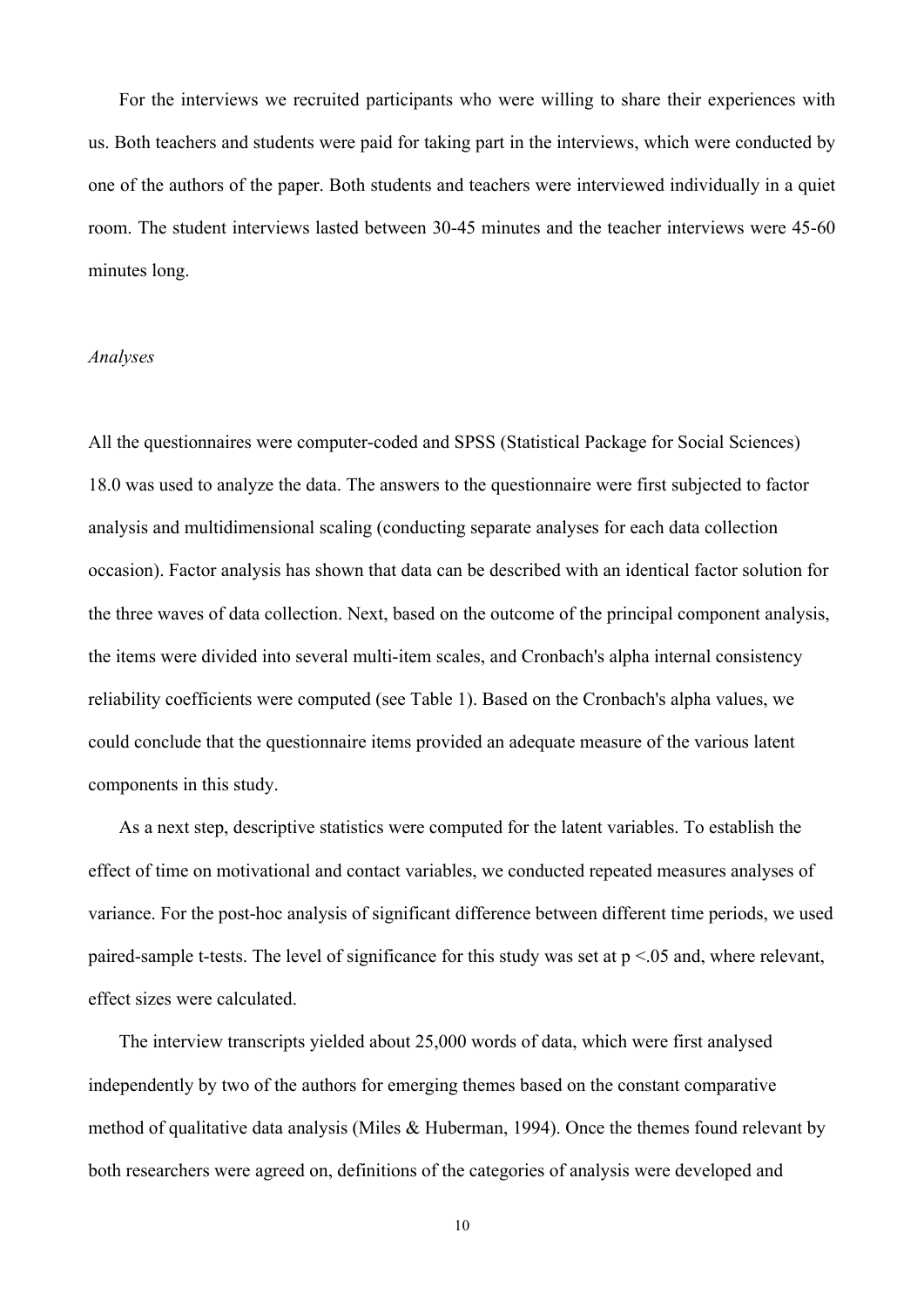refined based on the analysis of the first three interviews. Two of the authors then coded all the utterances separately, following which certain modifications were made to some of the categories, and the wording of the definitions was fine-tuned. Discrepancies between the analyses of the two authors were discussed until full agreement was reached. In analyzing our data we used the data analysis software MAXQDA 2007.

# **Results and discussion**

*The characteristics of language learning motivation of students in an international study programme*

Our first research question enquired into the general characteristics of language learning motivation and the contact experiences of students in the international study programme investigated. The questionnaire survey revealed that the three variables that showed the highest mean values were international and instrumental orientation, whereas the mean values for language learning attitudes, self-efficacy beliefs and motivated behaviour were around a value of 4 on a 5 point scale (see Table 1).

# *Insert Table 1 around here*

Both the descriptive statistics of motivational variables at different time points and interview data suggest that students who took part in this international study programme had instrumental language learning goals and attributed high importance to the international status of English. Five mentioned goals that could be characterized as instrumental in nature: students mainly expected their international study opportunity to help them to get a better job because of their enhanced English knowledge as well as the fact that they had participated in an international study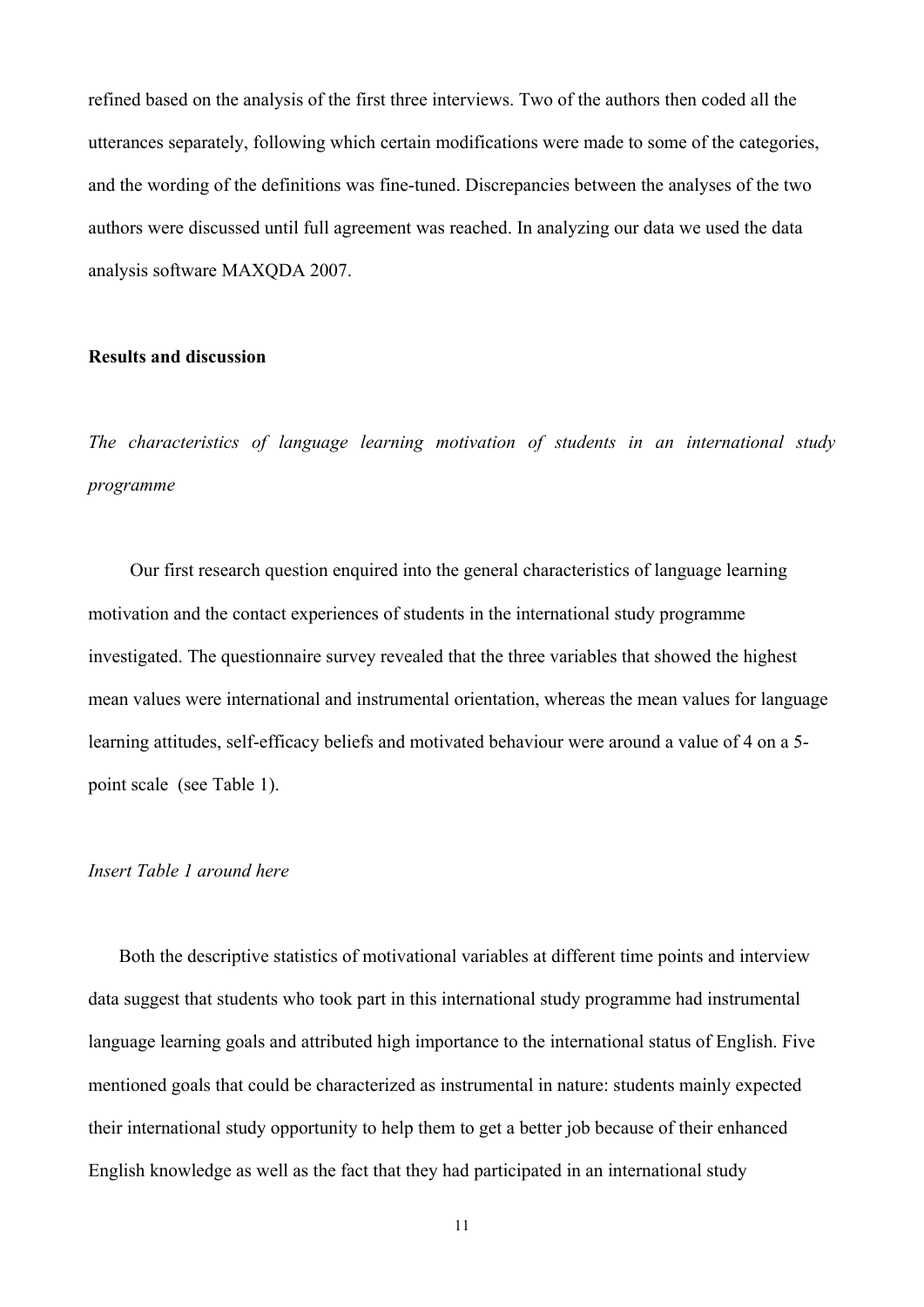programme. Concerning international orientation, six participants mentioned the fact that English was a global language, and therefore it was a language everyone should learn. Interestingly, despite the fact that in most previous studies instrumental orientation was treated separately from international orientation (Dörnyei & Ushioda, 2011; Gardner, 2006), for our participants these two language learning orientations often overlapped, which might be due to the status of English as a lingua franca: As one of the interview participants put it, "I think in the future Chinese people still need to speak English in their jobs or they need to speak with other countries' people so I think it's [a] very important skill for us."<sup>2</sup>

The quantitative data indicate that students not only have strong goals towards language learning but also hold favourable self-efficacy beliefs, which suggests that they believe in their ability to achieve the level of proficiency needed for their university studies. This was only partly supported by the interview data, which revealed that only six out of the ten participants were confident they would achieve the desired level of language competence. The interview data also reveal that lack of favourable self-efficacy beliefs is also related to students' infrequent contact with native and international speakers of English and to the high levels of anxiety experienced when interacting with speakers from outside the student's own L1 group. As one of the interviewees described it, "I am not confident I can improve my English because I am very afraid to talk to other people."

Although in the questionnaire survey the students' language learning attitudes were found to be mainly positive, the mean values for the motivated behaviour scale were somewhat lower. The students' own reports in the interviews also suggest that most of the effort they invest in language learning is in relation to exams and improving their marks. For example, one of the students admitted that, "I did not do much work on English, but after I knew the grade of my first term and I knew that I need to practise my English, I do some more work."

In sum, the international students participating in the study can be characterized as having strong language learning goals, which are instrumental and related to the international status of the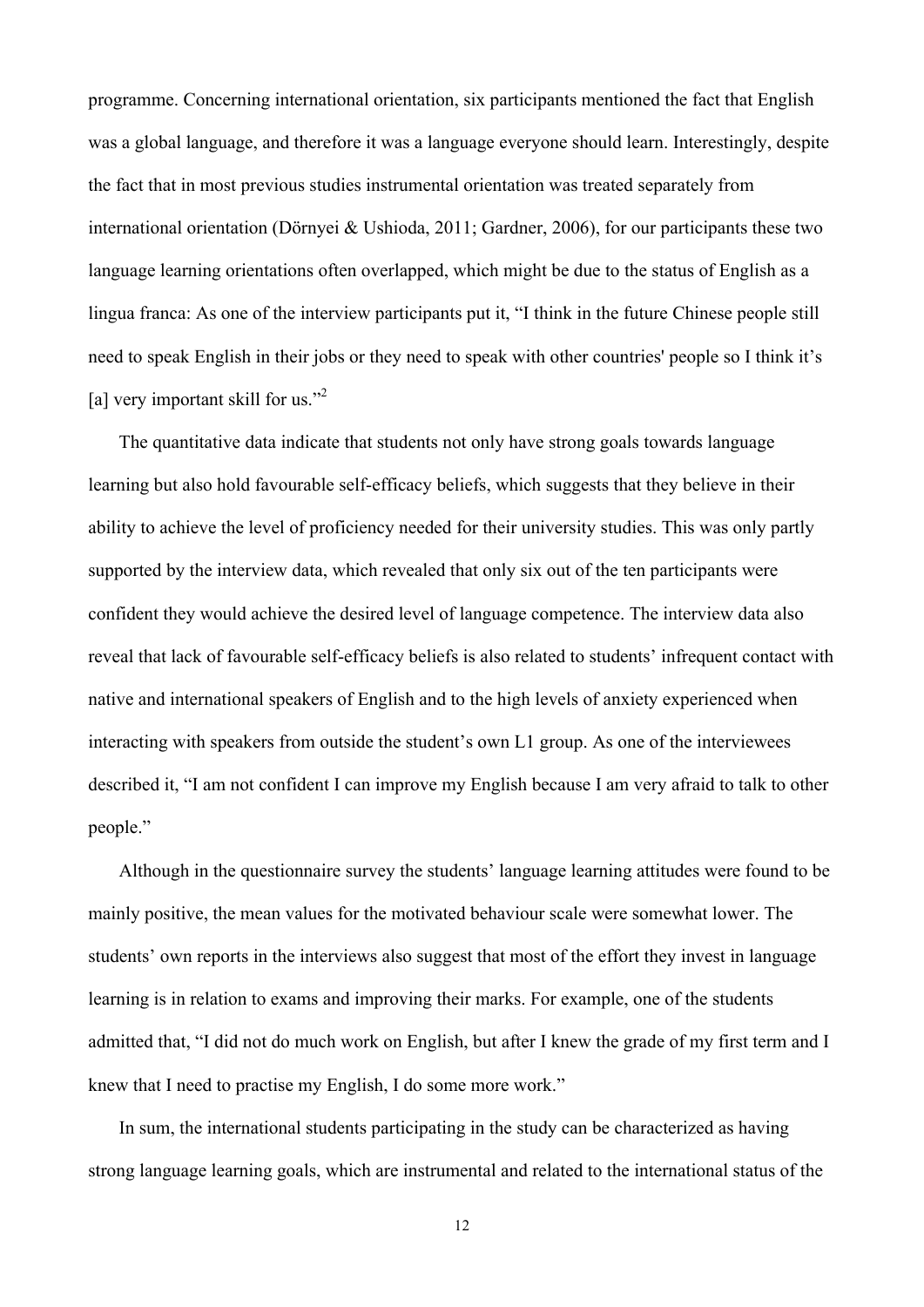English language. The dominance of these instrumental goals, however, does not seem to lead to high levels of effort in language learning as revealed by the questionnaire data. As one of the tutors described it, "They've got the school attitude, as long as I go along with what you tell me to do, I'll be fine … so it's independent study that a lot of them don't do." One of the explanations for the findings might be the potentially different cultural notions of responsibility for learning (for a recent critical review of this issue see Gan, 2009). Another possible cause for the apparent low level of motivated behaviour might be related to the argument originally made by Kinginger (2008) for American students in France, which seems to hold true for international students from other language backgrounds in the UK. In this modern age of technology, most of our interview participants gave detailed accounts of how new means of communication and entertainment allowed them to stay connected with their home and social networks, which seems to have reduced the effort they put into making the most of their international study year in terms of language learning.

## *The characteristics of the contact experiences of students in an international study programme*

The questionnaire data reveal that participants in the study held positive views about the importance of contact with host-country members and other speakers of English. In terms of the possible benefits concerning contact experiences, contact with native speakers was viewed as important because it is through interaction that new knowledge about the language can be gained, whereas contact experience with international speakers was mainly valued for the opportunity to learn about other cultures.

Nonetheless, the questionnaire results reveal that the mean values of direct, indirect and media contact variables are only slightly above the middle point of the scale, and the majority of the interviewees gave accounts of infrequent contact experiences. Both the survey and qualitative interview data suggest that contact with native speakers was infrequent for most students.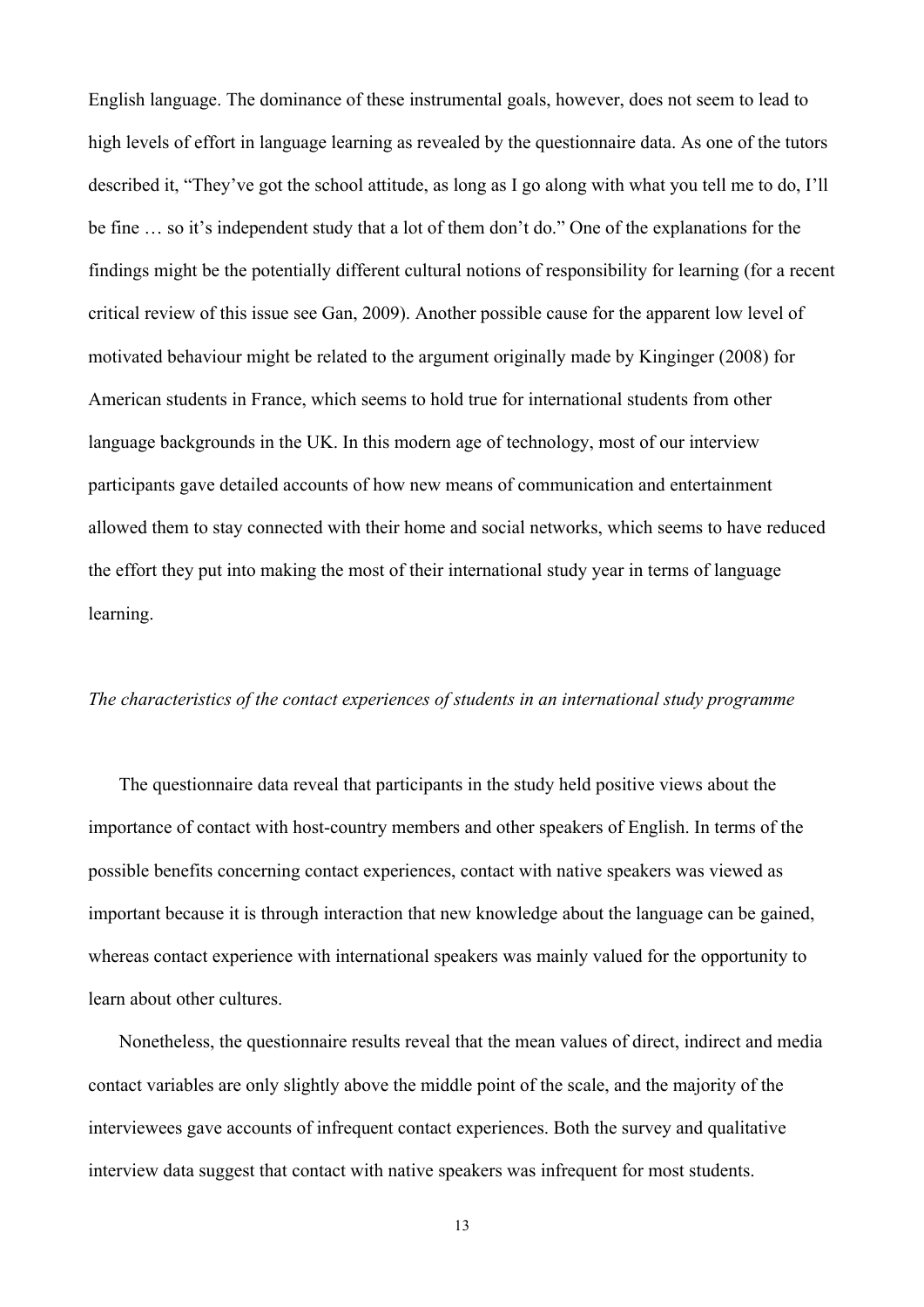Exceptions were the Indian and Pakistani participants who had both succeeded in establishing a social network consisting of native speakers. It is to be noted, however, that in the case of the Indian participant, many of his friends were Indians born in Britain.

One of the reasons why students in this study-abroad context did not initiate contact with host country members could be the lack of the basic conditions necessary for successful contact, as proposed in previous studies: equal status, common goals, co-operation and institutional support (Allport, 1954; Pettigrew, 1998; Pettigrew & Tropp, 2006). The interview participants often mentioned that due to their lack of sufficiently high communicative ability, they often felt neglected and disregarded by native speakers. One of the students told us how she felt left out in conversations among native speakers: "Although I can pick up some keywords of their conversation, I want to participate but they already switch and change to the next topic." She also gave an account of another incident: "Yeah, salesperson. I would like this thing but I can't describe it and I can't get communication with her. The salesperson face turn cold and she doesn't want to talk to me." The interviewed teachers also informed us that the participants in the study did not have any opportunities for co-operation with native speaker students, other than simple everyday errands. Although institutional support on the part of the study centre was provided in the form of extracurricular activities, these efforts were apparently not sufficient to help learners engage in frequent contact with native speakers, and did not establish the necessary conditions for successful contact opportunities.

The interview data reveal some additional important reasons for the lack of direct contact observed. Six out of the ten interviewees felt that they did not have a sufficient level of English language competence to communicate with native speakers, especially with native speaker flatmates in their university accommodation. Their perceived that low levels of speaking and listening skills induced high levels of communication anxiety and apprehension (Horwitz, Horwitz & Cope, 1986; MacIntyre & Gardner, 1991) in the students. The quote by one of the participants illustrates how students' fear of making mistakes, not being understood or not understanding their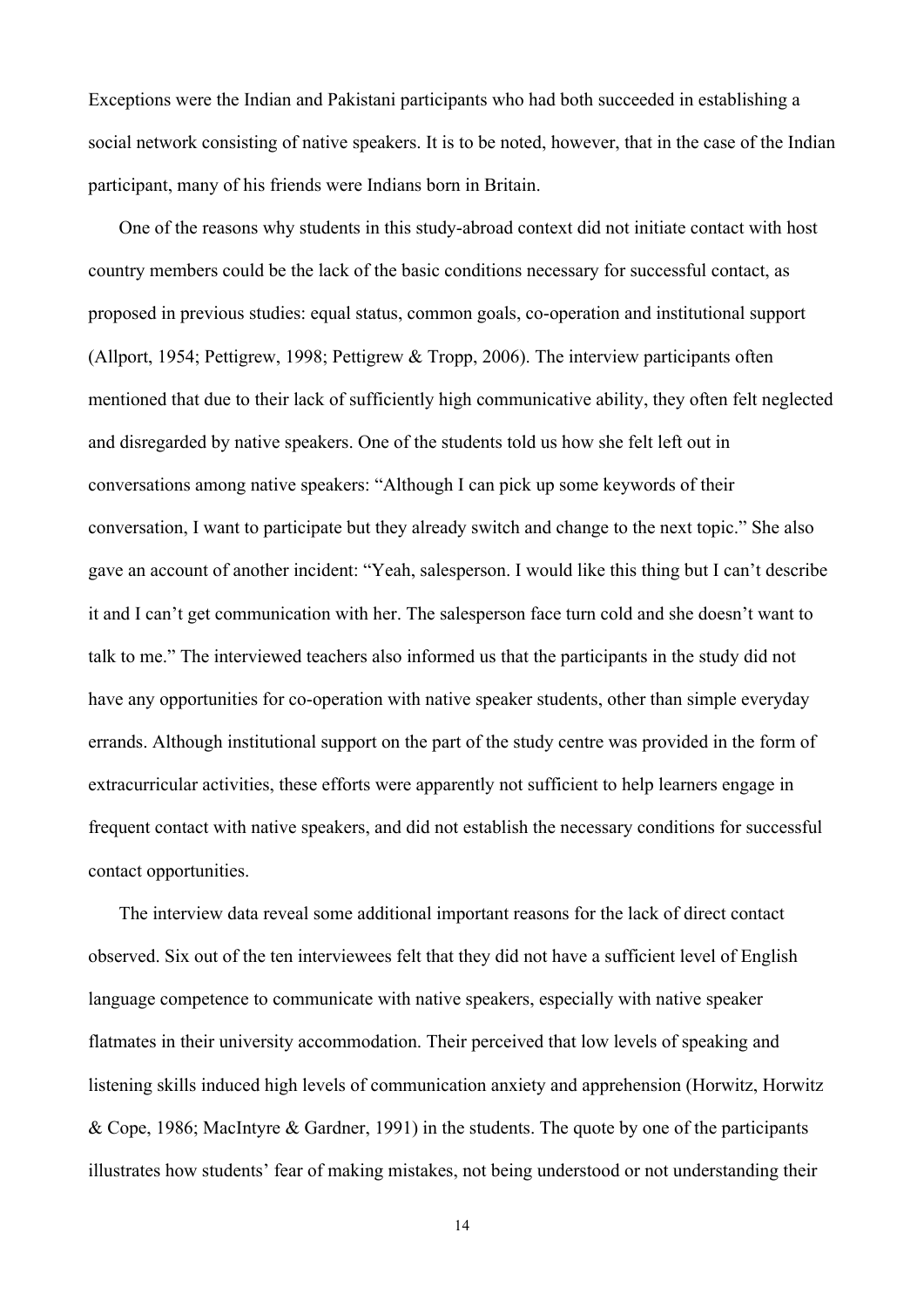interlocutors can prevent them initiating interaction with native speakers. "When I came here, I faced a real problem, the problem that sometimes it's hard to start talking because you start thinking what if I say something wrong. What if these people will laugh at me, what if they think I don't know anything. They won't be willing to talk to me again." While this student had eventually successfully overcome her initial anxiety, for many of the students, especially the Chinese participants, negative communicative experiences reinforced their communication apprehension. Three of the participants told us that they were laughed at because of their language mistakes, which they perceived as a serious threat to their face. Communication breakdowns also had longlasting effects on native speaker contact. For example, one of the interviewees reported, "My flatmate. This happened once. He knocked on my door and I can't understand what he said. Then after the night he seldom talk to me." The data in our study reinforce Pellegrino Aveni's (2005) conclusion that "interlocutors' behaviours that explicitly or implicitly convey negative attitudes toward learners […] may also cause learners to feel that their efforts to communicate are invalid, and that they are disregarded as respected, accepted human beings among the members of the L2 society"  $(p. 71)$ .

Students reported slightly more frequent contact with other international students on campus in the interviews, but except for the participants who did not have a considerable number of fellow students from the same native language or ethnic background, these contact occasions remained limited. Nevertheless, most of the participants admitted that they felt less anxious when speaking with international fellow students and no negative experiences similar to those incidents with native speakers were mentioned. The participants themselves explained the low level of contact with other international students by the fact that they could communicate in their own mother tongue due to the number of students present (Chinese) or by the sense of security felt when being in their own ethnic group at times of cultural adjustment ("Then in November, I got to know lots of people from my country so … I was missing home like homesick so I spent more time with them"). As also argued by Pellegrino Aveni (2005), the use of the L1 and interactions with one's own ethnic group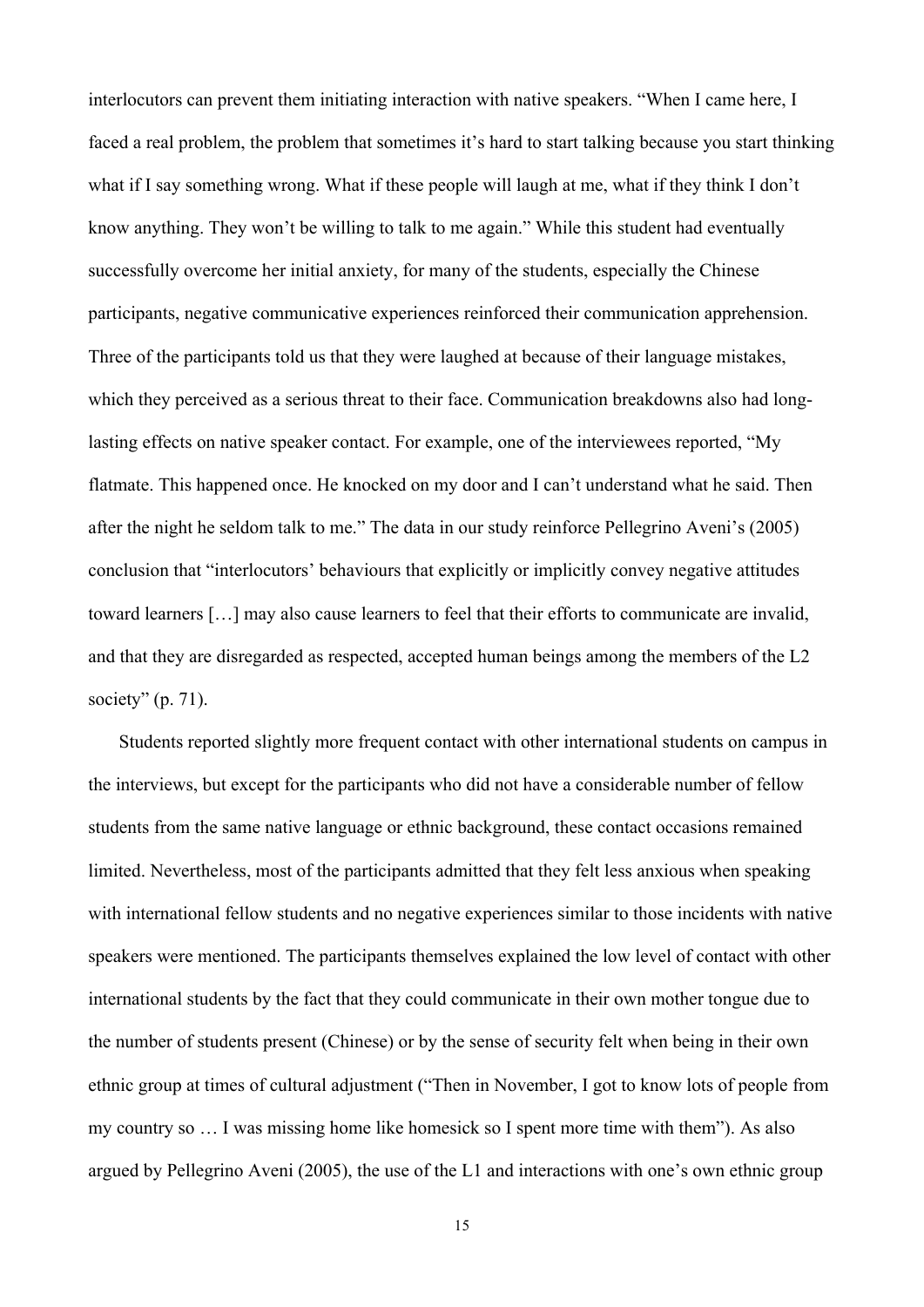in a foreign environment help students protect their identity and self-esteem. Therefore, the importance of ties with the students' own L1 group should not be underestimated (see Gu (2011) for a similar argument).

Interestingly, in cases when students do not have an L1 group to rely on for emotional support, they might seek contact with members of cultures that they perceive to be similar to their own. As our Vietnamese participant noted about Chinese students, "They are in the same situation as me. I think most Asian people are quite shy. This might be suitable with me so I can speak with them more freely than when I speak with native speakers." The Cantonese speakers from Hong Kong also reported that they most often socialized with Mandarin speakers, and one of them even noted that her language competence in Mandarin improved significantly more than her ability to speak English.

The quantitative data also show differences in the direct contact experiences between participants from different linguistic backgrounds. The independent sample t-tests that were carried out to find differences in the frequency of direct contact between students from mainland China and Hong Kong and students from elsewhere revealed that Chinese students engaged in direct spoken contact significantly less frequently than non-Chinese students at Time 1 ( $t = 3.36$ ,  $p = 0.001$ ) and Time 2 ( $t = 3.43$ ,  $p = 0.001$ ) but not at Time 3 ( $t = 1.61$ ,  $p = 0.10$ ). These findings can be explained with reference to Schumann's (1986) Acculturation Hypothesis, which predicts that if the size of the L2 speaking community is large and the group is cohesive, then members of the L2 group will be less inclined to use the target language with host country members.

Similar to direct spoken contact, indirect contact through different media (TV, radio, Internet, magazines and books) did not seem to be frequent among the participants either. Most students watched various TV shows in English, but mainly for entertainment and not as a conscious way to improve their language competence. Students also reported very few reading activities apart from what they had to read for academic purposes and, as the questionnaire data reveal, they mostly read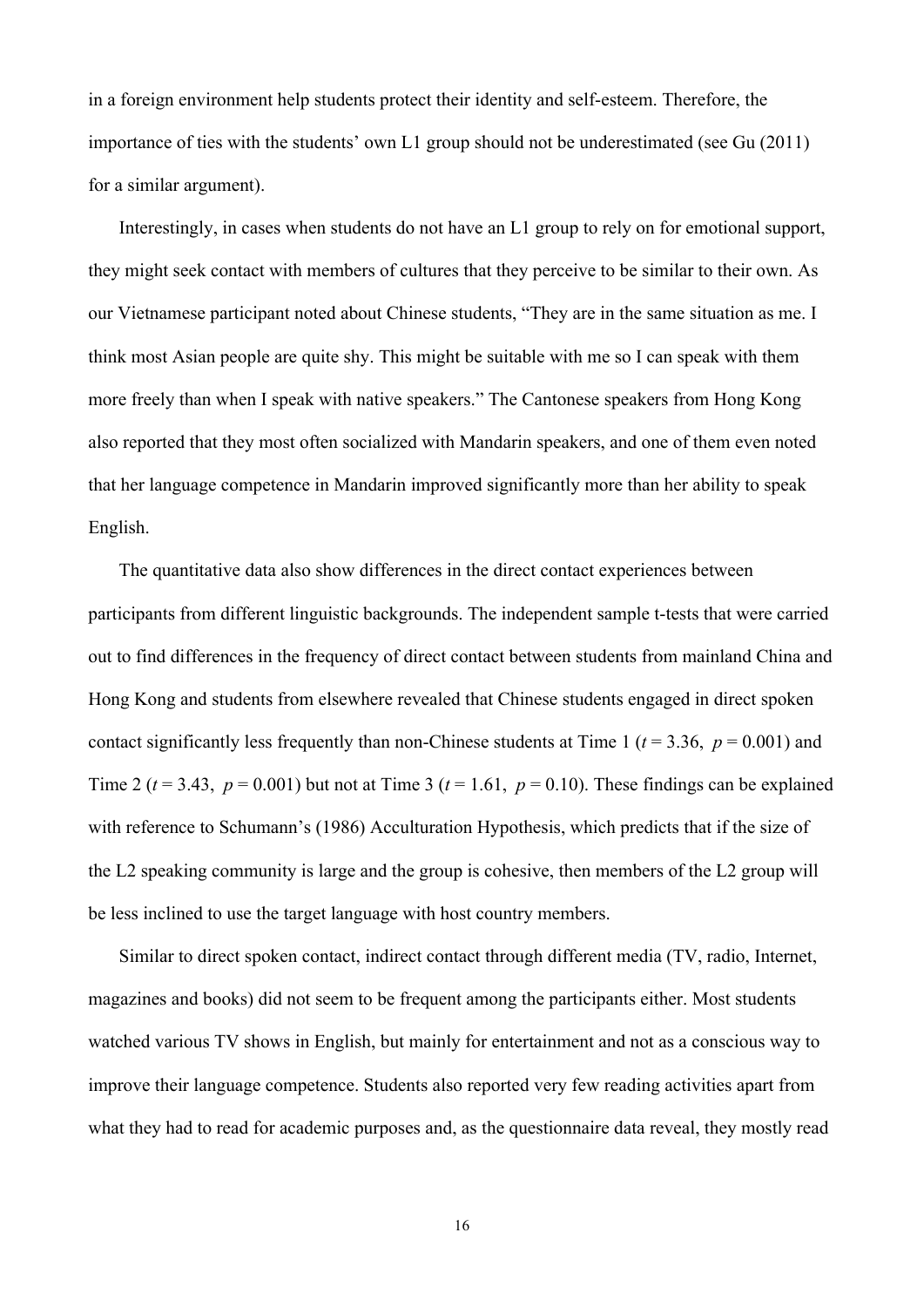electronic texts on the Internet. The interviewees rarely used social networking sites in the medium of English and did not write emails in English frequently either.

To summarize, the qualitative and quantitative data with regard to direct spoken contact underscore the important effect of inter-group anxiety (Pettigrew & Tropp, 2006) and communication apprehension on students' willingness to engage in interaction (Horwitz, Horwitz & Cope, 1986; MacIntyre & Gardner, 1991; MacIntyre, Dörnyei, Clément & Noels, 1998). The findings indicate that as a result of high communication apprehension and perceived threats to selfesteem, the international students investigated mainly socialized within their own group. Nevertheless, as argued by Gu (2011), friendships between students from the same language and ethnic background should not be discouraged, but rather supported, as they help international "students' social and cultural adjustment in the host society" (p. 226).

## *Variations in motivational and contact variables during one academic year*

To answer our second research question we investigated how motivational and contact variables vary in the course of one academic year in an international foundation programme. As for changes over time, we observed a significant decrease in all the variables except for direct written contact, which was found to increase between the onset of the programme (Time 1) and the middle of the academic year (Time 2). The results shown in Table 1 reveal that a significant decline in the mean values of contact and motivational variables occurred between Time 2 and the end of the program (Time 3) and, with the exceptions of self-efficacy beliefs and direct spoken contact, also between Time 1 and Time 3. The eta square values suggest that the effect of time on motivational and contact variables was large, except for self-efficacy beliefs and direct spoken contact, for which the effect size measures were only in the medium range.

If we consider the changes in the motivational and contact variables in our questionnaire data (see Table 1), we can observe that with the exception of direct written and media contact, no major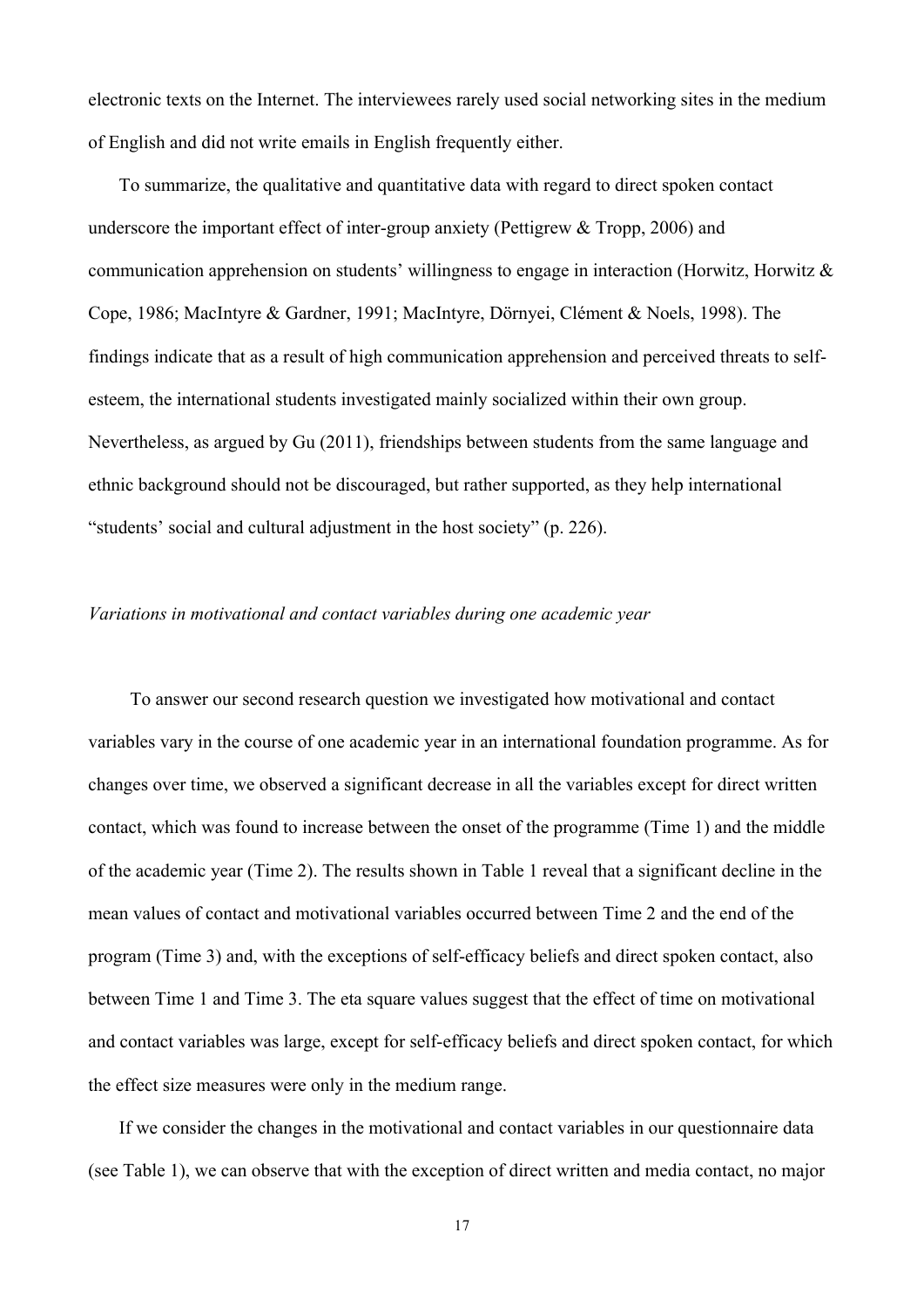changes took place in the first half of the programme between Time 1 and Time 2. This suggests that, initially, students' motivation and attitudes remained stable, and that they continued to attribute high importance to contact opportunities. Nevertheless, students had not succeeded in enhancing their spoken contact experiences, even four months after their arrival in the country. The explanation for this lack of change in the frequency of direct contact can be manifold. On the one hand, many students reported high levels of communication anxiety, which prevented them from engaging in contact with native speakers. The negative experiences of interactions with native speakers, some of which were described above, led students to avoid contact and drew them even more strongly into their first language group where they could feel their self-esteem was protected. Two of the participants described how they shared an initial experience of culture shock and feelings of being away from home with their own cultural group, and how this helped their cultural adjustment. In one of the participant's words, "Then in November, I got to know lots of people from my country … so I was missing home like homesick so I spent more time with them. Then I got adjusted to it and so I still kept in contact with my flatmates but now I've got friends from Pakistan, from India." Unfortunately, as shown above, this case was not typical, and many of the Chinese students did not establish stronger friendships and contact with students from outside their groups; in other words they adopted an avoidance strategy to communicating with native speakers (Pellegrino Aveni, 2005). Experiences where students felt that they were esteemed and valued members of the host community were rare. The case described by the following quote was exceptional in this regard: "because these two English students live next to me so day one, they gave me a positive response towards me. They started to interact with me properly, they respected me as a foreigner, they helped me out, so like they've made me feel comfortable around them." This participant's adjustment process illustrates that the positive socio-environmental clues that students receive in an international study environment can enhance their self-esteem and help socialization in this new context (Pellegrino Aveni, 2005).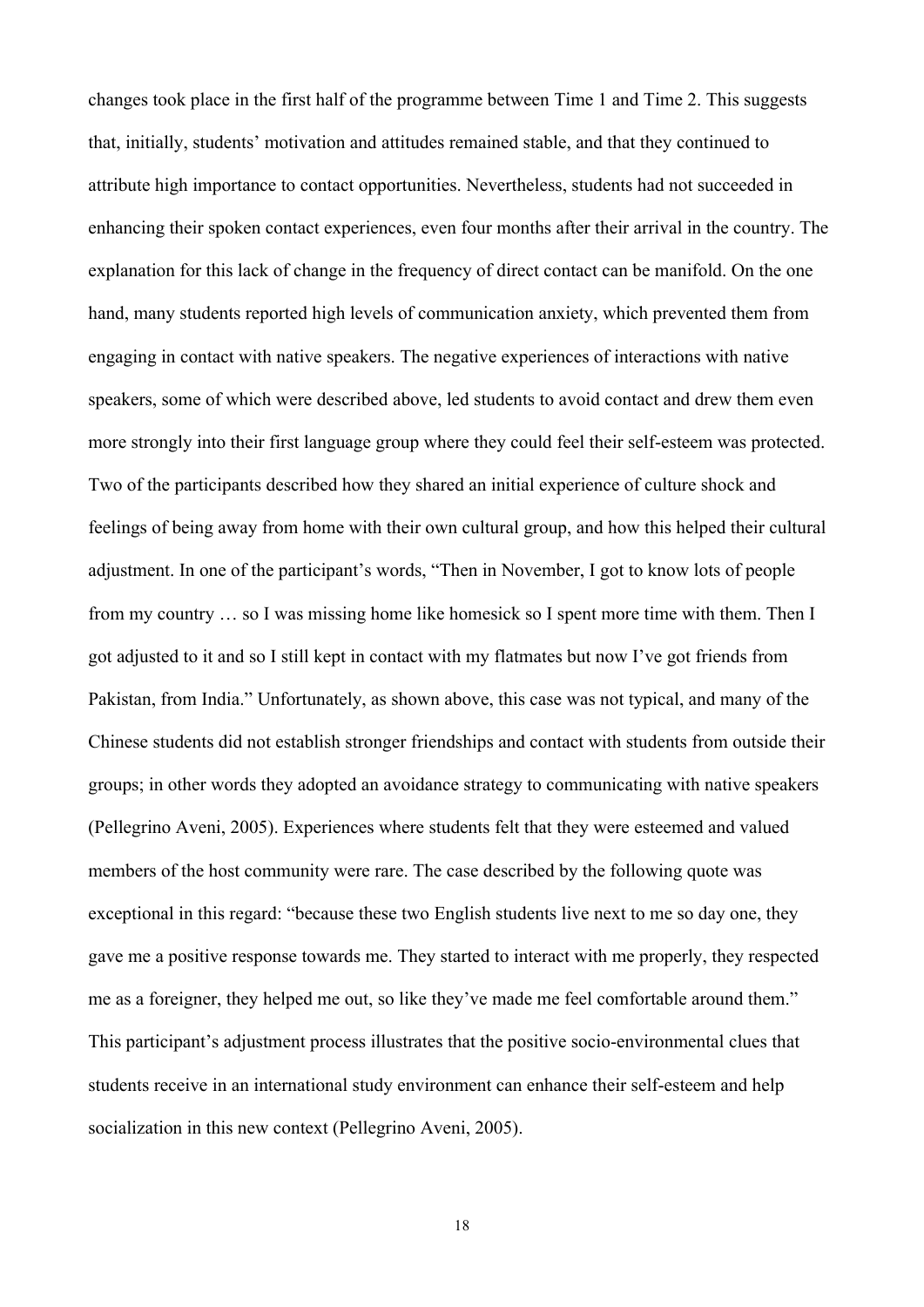The interview data also illustrate the importance of considering not only stable traits of individual differences in study-abroad research but also the role of events (see MacIntyre and Legatto (2011) for similar arguments concerning the study of willingness to communicate). Nearly all of our participants described significant events involving interactions with native speakers in the target language that had changed their attitude and willingness to seek out further contact opportunities. In the majority of cases the events happened in the initial stages of students' socialisation in the international study environment and at a point where learners' intercultural attitude and self-perceptions were vulnerable. In seven cases, the events had a detrimental effect on students' self-esteem and led them to avoid contact and stay with their own L1 group. It was only for three participants that their experiences meant that they felt welcome and accepted in the community of either native speaking students or the group of other international students. From the students' accounts it is also apparent that most of the events that had a negative effect on the international students could have been avoided if the interlocutors had been more understanding of the communication difficulties arising in the interaction and had tried to support the comprehension processes of the students instead of opting out of the conversation.

Unlike direct spoken contact, the frequency of direct written and media contact increased between Time 1 and Time 2, which can be explained with reference to the instructional tasks in the course. As explained by the teacher interviewees, in the second term of the programme, which started a month before the questionnaire was administered at Time 2, students were required to keep a reflective diary of the media programmes they watched and the magazine articles they read. Students were also encouraged to communicate with each other and with their course tutors by email, which might also have contributed to the augmented frequency of direct contact. This suggests that, in an international study context, instructional tasks and institutional support play a very important role in encouraging students to engage in written and media contact in the target language.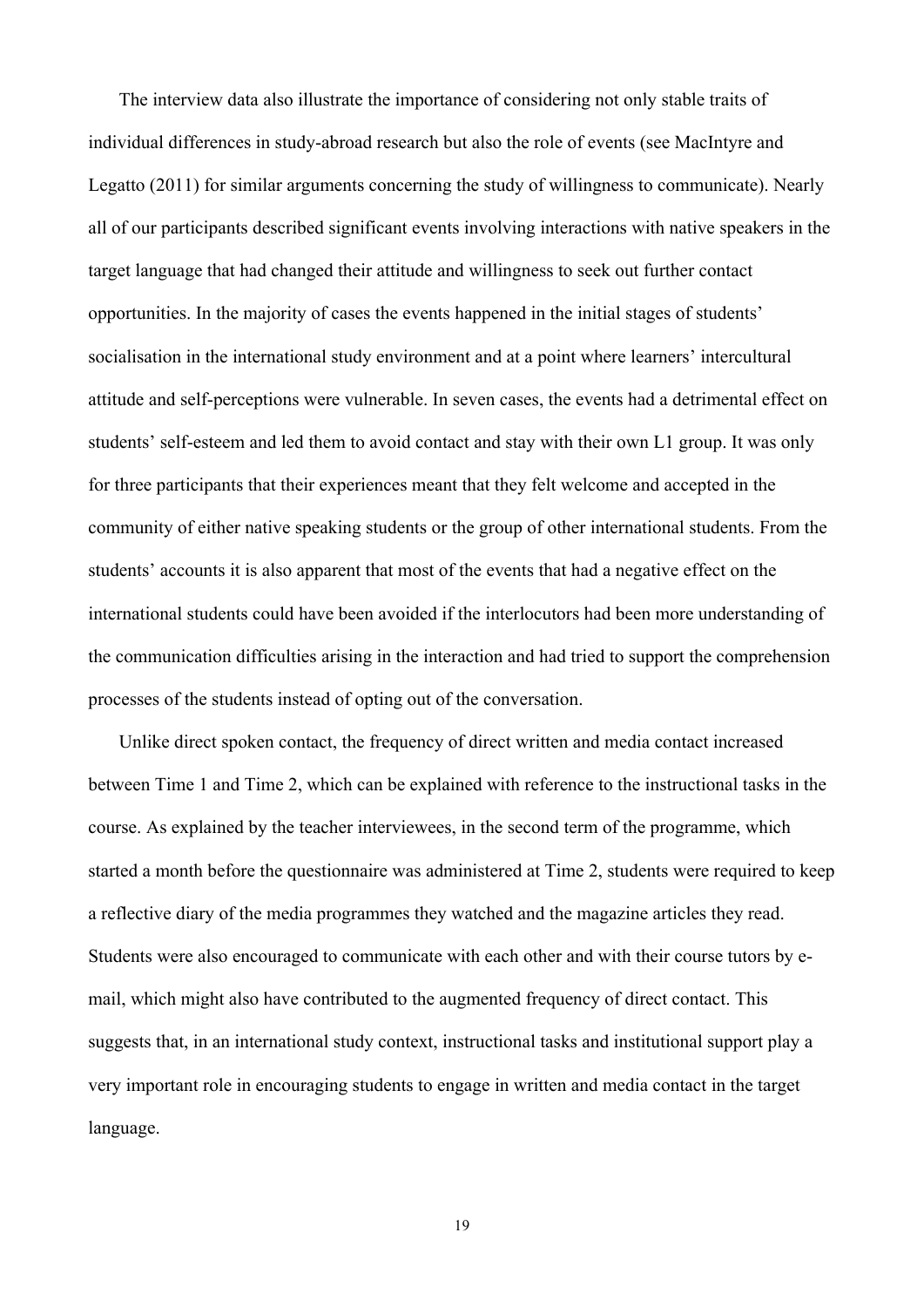The results indicate a considerable drop in the frequency of contact by the end of the academic year. The explanation for this finding might also lie in the instructional context. At the end of an international study programme students need to take exams in both English and content area subjects. Both the student and teacher interviewees told us that the last period of the academic year is generally devoted to studying for these exams and that students have fewer opportunities and less time to engage in contact with each other and with target language speakers. This might explain why, at the end of the academic year, the frequency of direct spoken contact decreased even further for non-Chinese students, who engaged in more frequent interaction with other speakers at earlier points in the study.

The mean values for the motivational variables were also found to decrease at Time 3 of the study. The reason for this might be that the students considered their official language learning period to be finished and realized that from then on language would cease to be the object of study but would become more of a tool to acquire content and knowledge in their academic discipline. As explained by the teacher interviewees, another reason for the drop in motivational variables might be that in this period the participants focus on their content area exams and pay considerably less attention to the development of their language skills.

# **Conclusion and implications**

The study reported in this paper explored direct and indirect cross-cultural contact, language learning attitudes and motivated behaviour in an international study context in the UK, which has previously received little attention in the study-abroad literature. Our research, which combined quantitative and qualitative research methodologies, also aimed to shed light on longitudinal variations in motivational and contact variables during a nine-month long international foundation programme that provides language instruction for international students wishing to pursue university studies in the UK. The results indicate that whereas written and media contact increased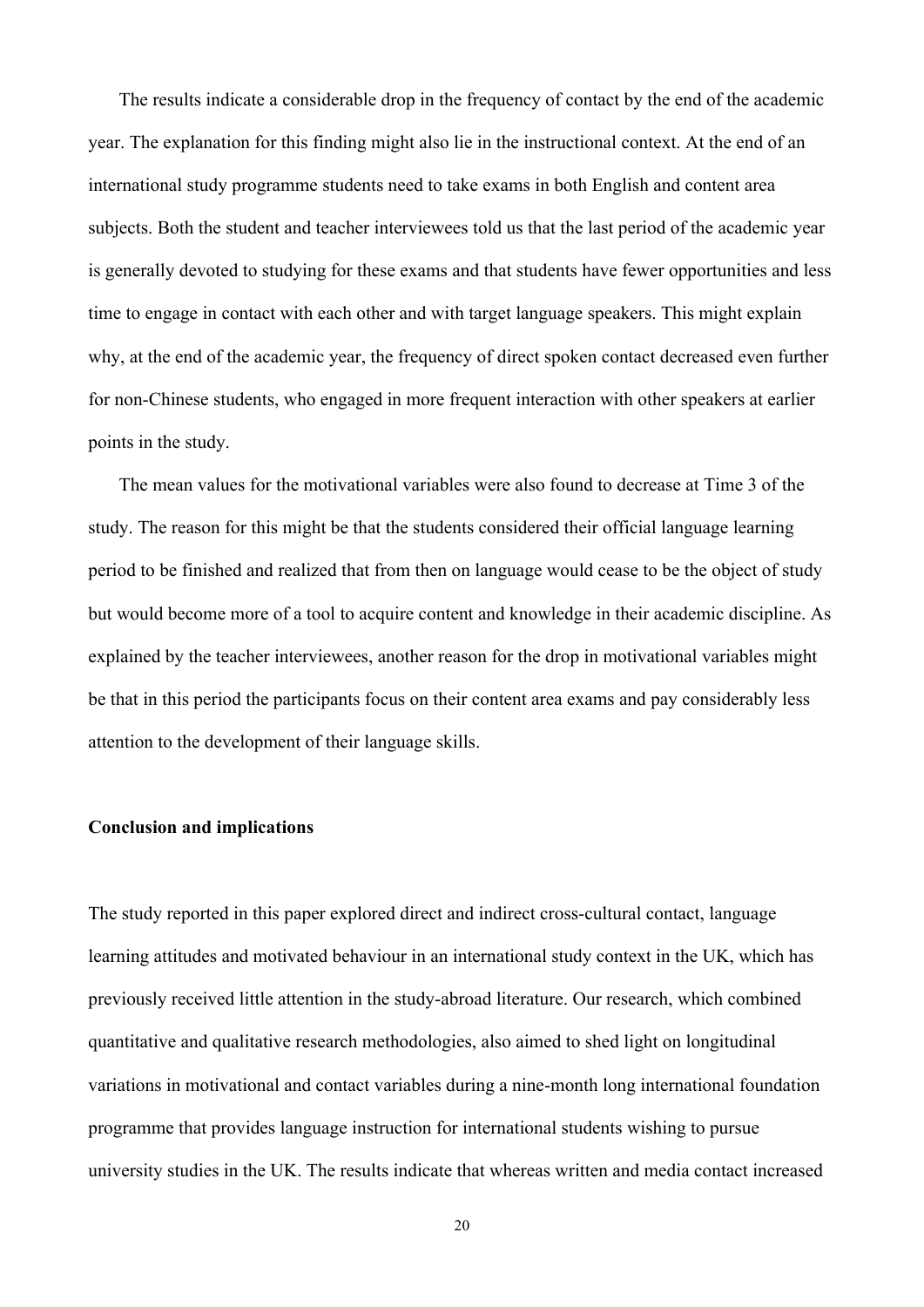in frequency during the academic year, the participants engaged in less frequent spoken contact at the end of the period investigated. A decrease in students' motivated behaviour, language learning attitudes and self-efficacy beliefs could also be observed during the academic year.

The interviews and questionnaire study suggest that three main group of factors might be influential in determining the amount and type of contact students experience in an international study environment. Firstly, socio-environmental factors such as the size of the students' L1 speaking community in the host country, the socio-environmental clues the students receive from target language speakers and the conflict between the students' own attitudes, cultural beliefs and experiences and those of the host country have an important effect on how frequently students initiate contact with L2 speakers. As the interviews reveal, institutional support is instrumental in encouraging students to use cultural and media products, and thereby to engage in indirect contact with the target language. Second, learner internal variables, such as motivated behaviour, language learning attitudes, self-confidence, self-efficacy beliefs, self-esteem, self-perceptions and communication apprehension, can potentially also determine the quality and frequency of contact. Finally, it is important to highlight the role of significant events in explaining how students interact with host country members in international study contexts. The dimensions of the participants' "experiential history" (Rosenzweig, 1986, p. 242) complement and dynamically interact with the stable traits of the learners and the social and institutional context.

Our study has several implications for international study programmes. Firstly, it underscores the importance of preparing students for their international study experience before they arrive in the host country, both in terms of developing their linguistic ability and their intercultural communication skills and strategies (for examples see Cohen et al., 2005; Kinginger, 2009). After arrival, institutional support to assist students to adjust to the new cultural environment and handle possibly negative social clues is also a necessary precondition for students to benefit from studying abroad and to establish contact with target language speakers. Only in this way can successful learning, mediated through the target language and the host's and the learners' own culture, take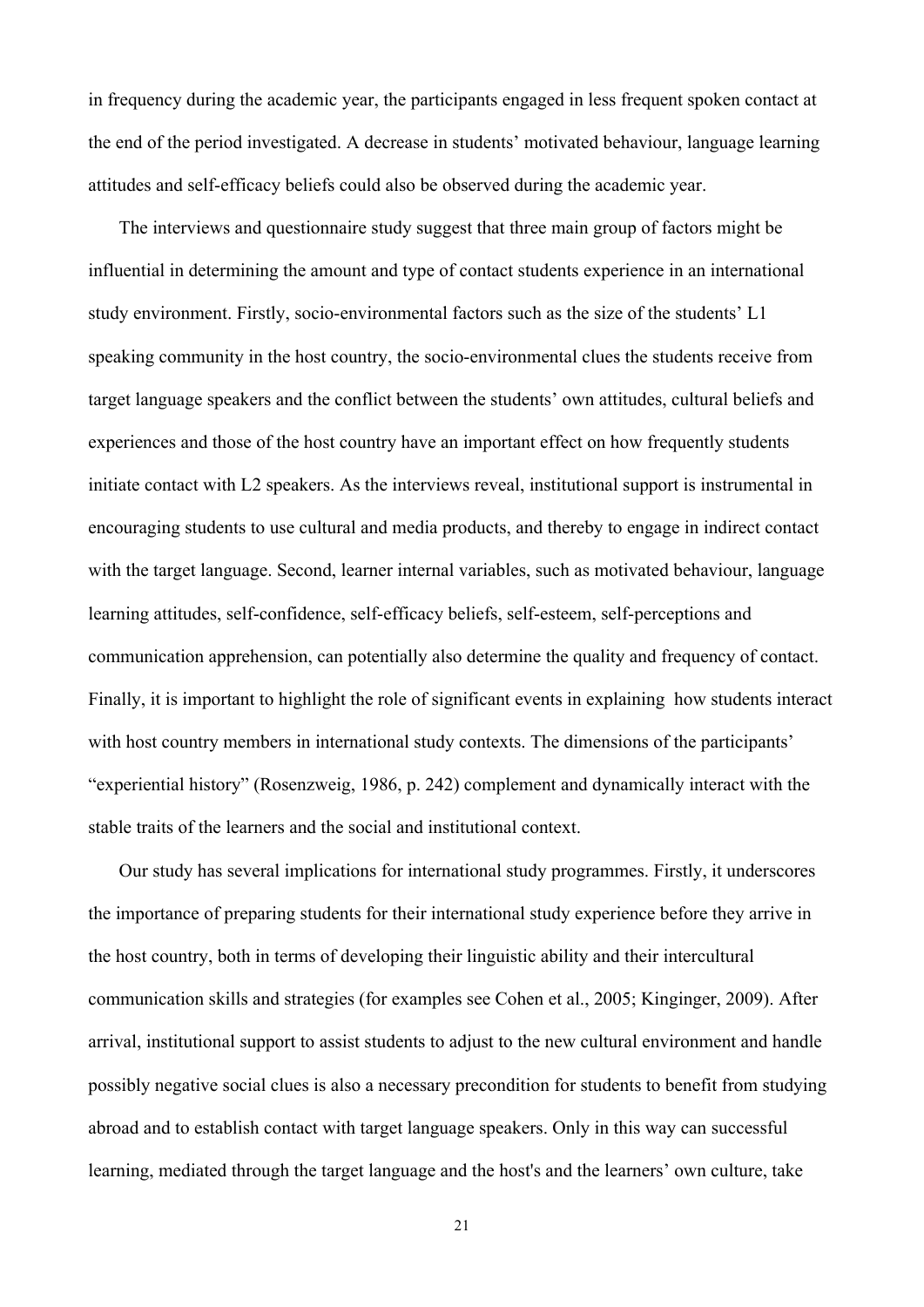place. It is, however, unrealistic to expect that only foreign students should make an effort to adjust to the new environment. As our data illustrate, international students' self-esteem and selfconfidence can suffer considerably from negative contact experiences that could have been avoided if the hosts, in this case often the students' native speaker flatmates, had been better prepared for interacting with L2 speakers. Therefore, as Pellegrino Aveni (2005) also suggests, institutional support that helps hosts to understand the feelings, attitudes and forms of behaviour of international students is also needed. This would help diminish inter-group anxiety and provide contact opportunities for L2 speakers, even in cases where there is a sizeable L1 group they can rely on for emotional support in the new environment.

## **Notes**

<sup>1</sup> At the university where this research was conducted an academic year consists of three ten-weeklong terms. In the international study programme investigated, students have the opportunity to discuss any issues related to the course and the programme during a course summary and feedback session at the end of each term.

<sup>2</sup> The interviewees' utterances are quoted verbatim.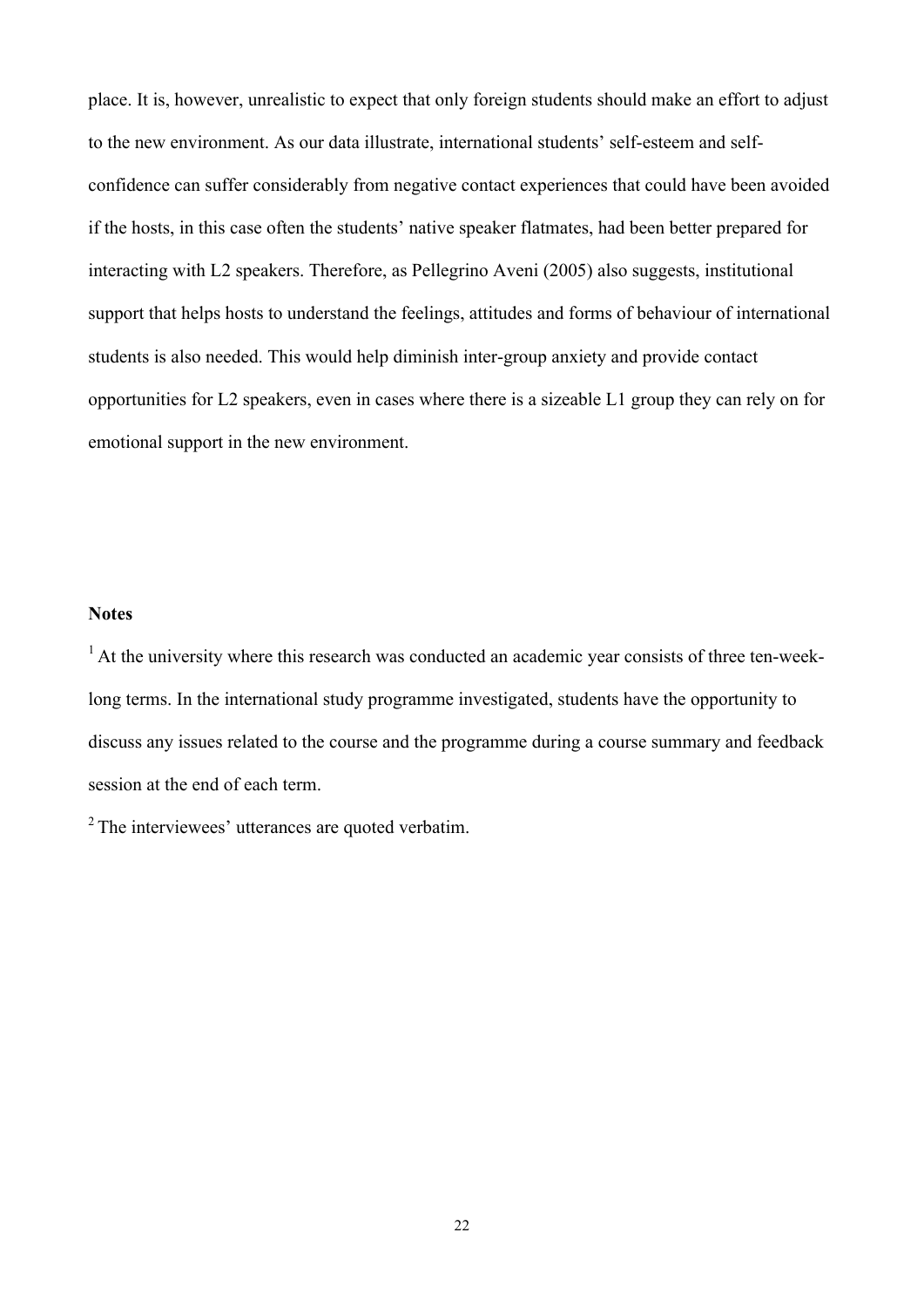## **References**

Allport, W. G. (1954). *The nature of prejudice*. Cambridge, MA: Addison-Wesley.

- Pellegrino Aveni, V. P. (2005). *Study abroad and second language use*. Cambridge: Cambridge University Press.
- Bandura, A. (1986). *Social foundations of thought and action: A social cognitive theory*. Englewood Cliffs, NJ: Prentice-Hall.

Bandura, A. (1997). *Self-efficacy: the exercise of control.* New York: W. H. Freeman.

- Bornstein, R. F. (1989). Exposure and affect: Overview and meta-analysis of research 1968-1987. *Psychological Bulletin, 106,* 263-289.
- Clément, R. (1980). Ethnicity, contact and communicative competence in a second language. In H. M. Giles, W. P. Robinson, & P. M. Smith (Eds.), *Language: Social psychological perspectives* (pp. 147-154). Oxford: Pergamon.
- Clément, R., Dörnyei, Z. & Noels, K. A. (1994). Motivation, self-confidence, and group cohesion in the foreign language classroom. *Language Learning, 44*, 417-448.
- Clément, R. & Kruidenier, B. G. (1983). Orientation in second language acquisition: I. The effects of ethnicity, milieu, and target language on their emergence. *Language Learning, 33*, 273- 291.
- Clément, R. & Kruidenier, B. G. (1985). Aptitude, attitude and motivation in second language proficiency. A test of Clément's model. *Journal of Language and Social* Psychology, 4, 21- 37.
- Clément, R., Noels, K A. & Deneault, B. (2001). Interethnic contact, identity, and psychological adjustment: The mediating and moderating roles of communication. *Journal of Social Issues, 57*, 559-577.
- Cohen, A.D., Paige, R. M., Shively, R. L., Emert, H. A., & Hoff, J. G. (2005). *Maximizing study abroad through language and culture strategies: Research on students, study abroad*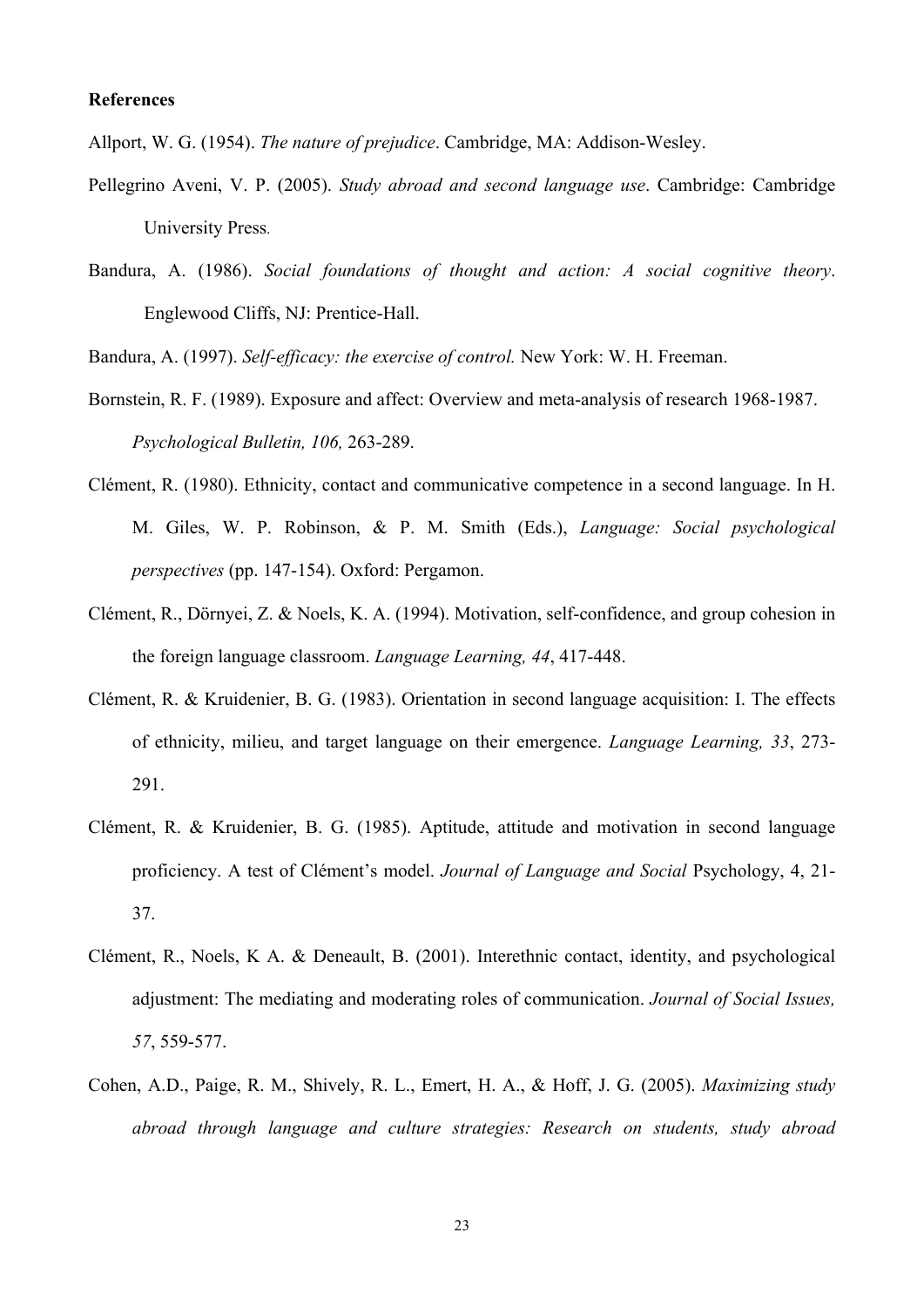*program professionals, and language instructors.* Unpublished Manuscript. Center for Advanced Research on Language Acquisition. University of Minnesota.

- Csizér, K., & Kormos, J. (2009). Modelling the role of inter-cultural contact in the motivation of learning English as a foreign language. *Applied Linguistics, 30*, 166-185.
- Dewey, D. P., Brown, J., Eggett, D. (2012). Japanese language proficiency, social networking, and language use during study abroad: Learners' perspectives. *Canadian Modern Language Review, 68,* 111-137.
- Dörnyei, Z & Ushioda, E. (2011). *Teaching and researching motivation.* London: Longman.
- Dörnyei, Z. (2005). *The psychology of the language learner: Individual differences in second language acquisition.* Mahwah, NJ: Lawrence Erlbaum.
- Dörnyei, Z., Csizér, K. & Németh, N. (2006). *Motivational dynamics, language attitudes and language globalization: A Hungarian perspective*. Clevedon: Multilingual Matters.
- Gan, Z. (2009). 'Asian learners' re-examined: an empirical study of language learning attitudes, strategies and motivation among mainland Chinese and Hong Kong students. *Journal of Multilingual and Multicultural Development, 30,* 41-58.
- Gardner, R. (1985*). Social psychology and second language learning: The role of attitudes and motivation.* London: Edward Arnold.
- Gardner, R. (2006). The socio-educational model of second language acquisition: A research paradigm. *EUROSLA Yearbook, 6*, 327-260.
- Gu, Q. (2011). An emotional journey of change. The case of Chinese students in UK higher education. In L. Jin and M. Cortazzi (Eds.), *Researching Chinese learners. Skills, perceptions and intercultural adaptations* (pp. 212-232). New York. Macmillan.
- Hernández, T. (2010). The relationship among motivation, interaction and the development and second language oral proficiency in a study-abroad context. *Modern Language Journal, 94,* 600-614.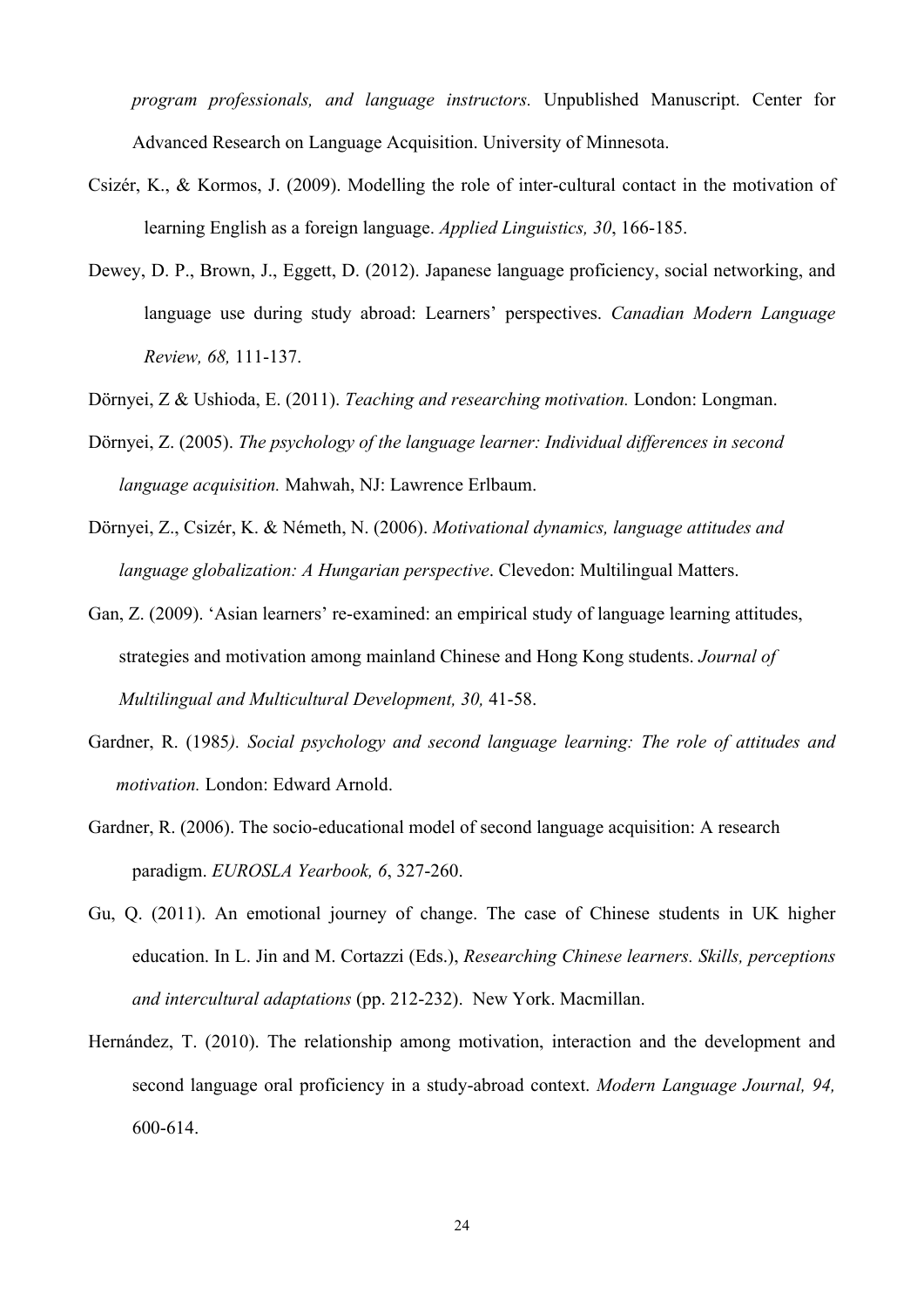- Horwitz, E. K., Horwitz, M. B., & Cope, (1986). Foreign language classroom anxiety. *Modern Language Journal, 70,* 125-132.
- Isabelli-García, C. (2006). Study abroad social networks, motivation and attitudes: Implications for second language acquisition. In E. Churchill & M. DuFon (Eds.), *Language learners in study abroad contexts* (pp. 231-258). Clevedon, UK: Multilingual Matters.

Jenkins, R. (2004). *Social identity* (2<sup>nd</sup> ed). Abingdon: Routledge.

- Kinginger, C. (2008). Language learning in study abroad: Case studies of Americans in France. *The Modern Language Journal Monograph Series, 92,* 1-124.
- Kinginger, C. (2009). *Contemporary study abroad and foreign language learning: An activitist's guidebook for language educators.* University Park, PA: CALPER Publications.
- Klineberg, O. & Hull, W. F. (1979). *At a foreign university: An international study of adaptation and coping.* New York: Praeger.
- Kormos, J. & Csizér, K. (2007). An interview study of inter-ethnic contact and its role in language learning in a foreign language environment. *System, 35, 2,* 241-258.
- Kormos, J., & Csizér, K. (2008). Age-related differences in the motivation of learning English as a foreign language: Attitudes, selves and motivated learning behaviour. *Language Learning, 58*, 327-355
- Kormos J., Kiddle, T., & Csizér, K. (2011). Goals, attitudes and self-related beliefs in second language learning motivation : an interactive model of language learning motivation. *Applied Linguistics, 32,* 495-516.

Kramsch, C.J. (1998). *Language and culture*. Oxford: Oxford University Press.

- Kumaravadivelu, B. (2008). *Cultural globalization and language education*. New Haven, CT: Yale University Press.
- Lee, A. Y. (2001). The mere exposure effect: An uncertainty reduction explanation revisited. *Personality and Social Psychology Bulletin, 90,* 1255-1266.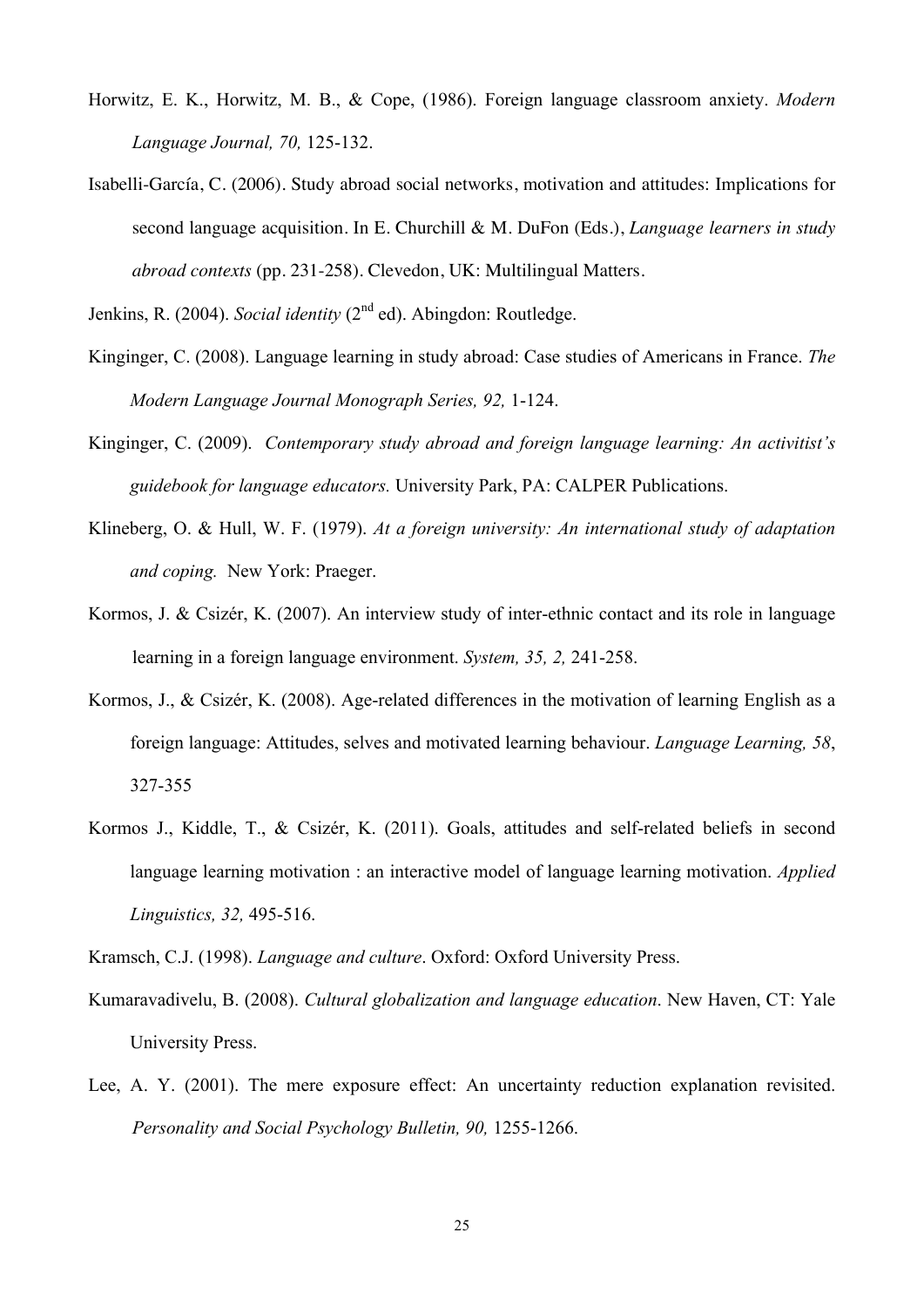- Lewthwaite, M. (1986) A study on international students' perspectives on crosscultural adaptation. *International Journal for the Advancement of Counselling, 19,* 167-185.
- MacIntyre, P. D., Clément, R., Dörnyei, Z. & Noels, K. (1998). Conceptualizing willingness to communicate in a L2: A situational model of L2 confidence and affiliation. *Modern Language Journal, 82,* 545**-**562.
- MacIntyre, P. D., & Gardner, R. C. (1991). Language anxiety: Its relationship to other anxieties and to processing in native and second languages. *Language Learning, 41,* 513–34.
- MacIntyre, P. D., & Legatto (2011). A dynamic systems approach to willingness to communicate: Developing and idiodynamic approach to capture rapidly changing affect. *Applied Linguistics, 32,* 149-171.
- Miles, M. B., & Huberman, A. M. (1994). *Qualitative data analysis*, 2nd Edition. Thousand Oaks, CA: Sage.
- Mills, N. A., Pajares, F., & Herron, C. (2007). Self-efficacy of college intermediate French students: Relation to achievement and motivation. *Language Learning, 57,* 417-442.
- MLA statement on language learning and United States National Policy. Available http://www.mla.org/ec\_us\_language\_policy. Retrieved 10th July 2013.
- Pedersen, P. J. (2010). Assessing intercultural effectiveness outcomes in a year-long study abroad program. *Journal of Intercultural Relations, 34,* 70-80.
- Pettigrew, T. F. (1998). Intergroup contact theory. *Annual Review of Psychology, 49*, 65-85.
- Pettigrew, T. F. & Tropp, L. R. (2006). A meta-analytic test of intergroup contact theory. *Journal of Personality and Social Psychology, 90,* 751-783.
- Stangor, C., Jonas, K., Stroebe, W. & Hewstone, M. (1996). Influence of student exchange on national stereotypes, attitudes and perceived group variability. *European Journal of Social Psychology, 26*, 663-675.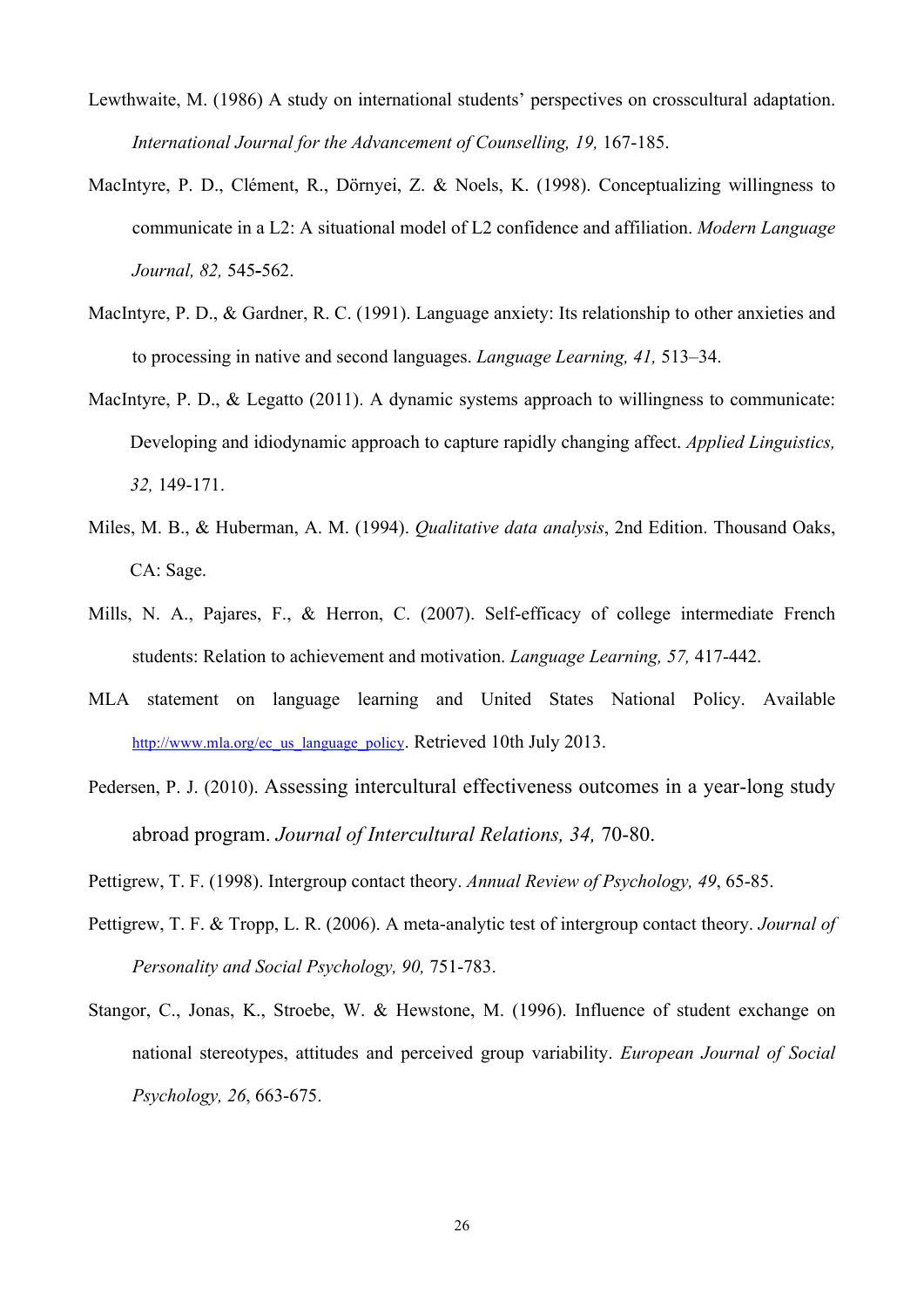- Swain, M. (1985). Communicative competence: Some roles of comprehensible input and comprehensible output in its development. In S. Gass & C. Madden (Eds*.*)*, Input in second language acquisition* (pp. 235-253). Rowley, Mass.: Newbury House.
- Van Dick, R., Wagner, U., Pettigrew, T. F., Christ, O., Wolf, C., Petzel, T., Smith Castro, V. & Jackson, J. S. (2004). Role of perceived importance in intergroup contact. *Journal of Personality and Social Psychology, 87,* 211-227.